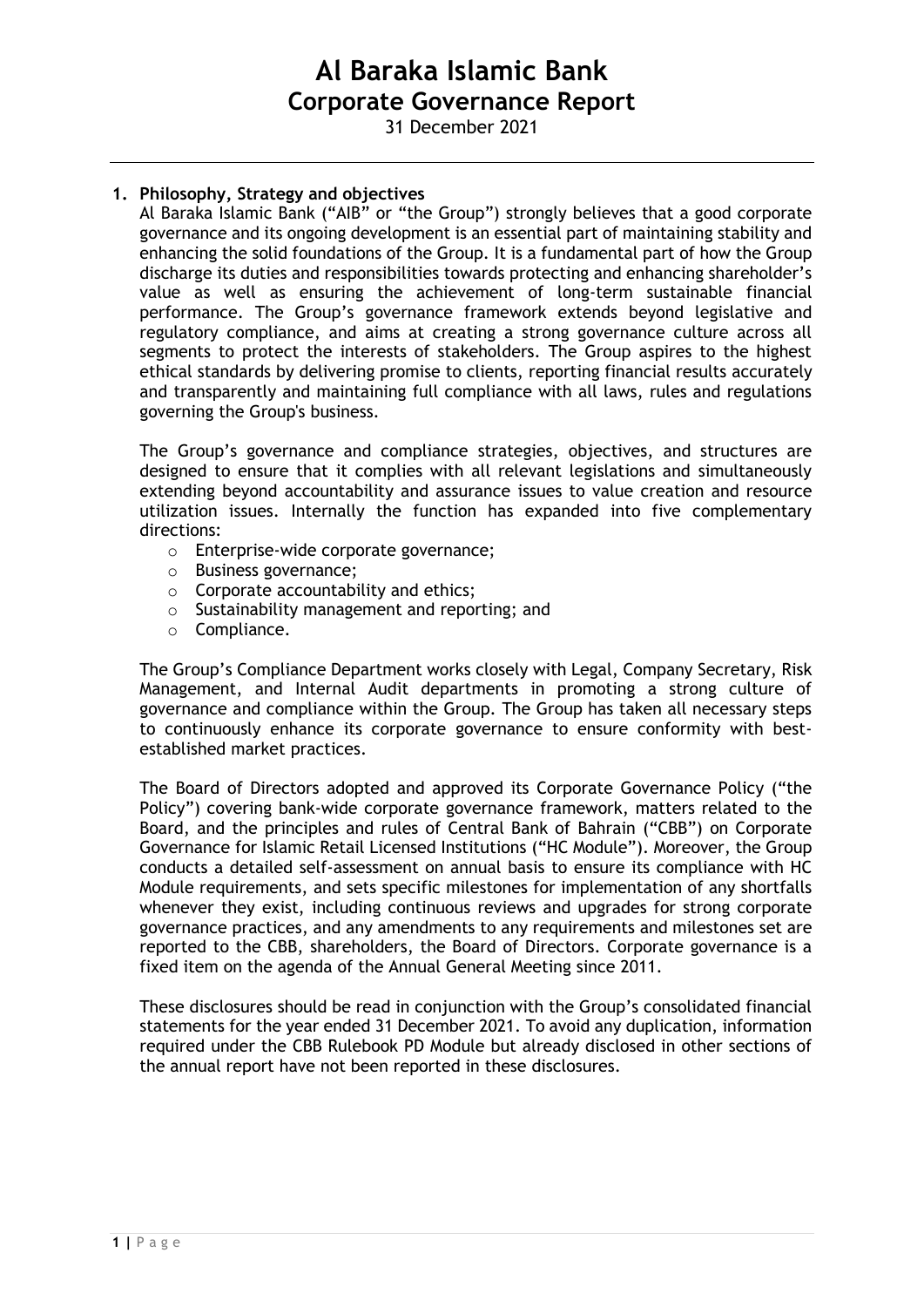31 December 2021

#### **2. Governance Framework**

#### **2.1. Ownership Structure**

Al Baraka Islamic Bank is a Bahraini licensed Islamic Retail Bank and operates as a subsidiary of Al Baraka Banking Group ("ABG" or "Ultimate Parent"). ABG is the dominating shareholder. The existing shareholding structure is transparent and consists entirely of ordinary shares, which is the only class of shares issued. The Group confirms that the non-controlling interests are sufficiently represented in the Board of Directors, either directly or through independent Directors.

There has been no trading of the Group shares during 2021 by any Director or member of Executive Management. As at 31 December 2021, the composition and distribution of shares are set out in the following table:

|                                                                                                                                                                      | <b>Name</b>                       | <b>Relation</b>        | <b>Nationality</b> | No. of        | <b>Share</b> |
|----------------------------------------------------------------------------------------------------------------------------------------------------------------------|-----------------------------------|------------------------|--------------------|---------------|--------------|
|                                                                                                                                                                      |                                   |                        |                    | <b>shares</b> | %            |
| 1                                                                                                                                                                    | <b>ABG</b>                        | <b>Ultimate Parent</b> | Bahraini           | 1,255,755     | 92.0254      |
| $\overline{2}$                                                                                                                                                       | Abdullatif Abdulrahim Janahi      | Non-executive          | Bahraini           | 1,250         | 0.0916       |
|                                                                                                                                                                      |                                   | Director               |                    |               |              |
| Other than the above, none of the other directors at the end of 2021 had any interest in the Group shares or its subsidiaries.<br>Other shareholders are as follows: |                                   |                        |                    |               |              |
| 3                                                                                                                                                                    | Hussain Mohsin Alharthe           | Shareholder            | Saudi              | 50,000        | 3.6641       |
| 4                                                                                                                                                                    | Bahrain Islamic Bank              | Shareholder            | <b>Bahraini</b>    | 10,000        | 0.7328       |
| 5                                                                                                                                                                    | Ibdar Bank                        | Shareholder            | <b>Bahraini</b>    | 10,000        | 0.7328       |
| 6                                                                                                                                                                    | Suleiman Abdulaziz Al Rajhi       | Shareholder            | Saudi              | 5,000         | 0.3664       |
| 7                                                                                                                                                                    | Saleh Abdulaziz Al Rajhi          | Shareholder            | Saudi              | 5,000         | 0.3664       |
| $\overline{8}$                                                                                                                                                       | Abdulla Abdulaziz Al Rajhi        | Shareholder            | Saudi              | 5,000         | 0.3664       |
| 9                                                                                                                                                                    | Mohamed Abdulaziz Al Rajhi        | Shareholder            | Saudi              | 5,000         | 0.3664       |
| 10                                                                                                                                                                   | Heirs of Dr. Hassan Abdulla Kamel | Shareholder            | Saudi              | 5,000         | 0.3664       |
| 11                                                                                                                                                                   | Dubai Islamic Bank                | Shareholder            | <b>UAE</b>         | 5,000         | 0.3664       |
| 12                                                                                                                                                                   | Saeed Ahmed Lotah & Sons Group    | Shareholder            | <b>UAE</b>         | 5,000         | 0.3664       |
| 13                                                                                                                                                                   | Jordan Islamic Bank               | Shareholder            | Jordan             | 2,500         | 0.1832       |
| 14                                                                                                                                                                   | Sheikh Saleh Abdulla Kamel        | Shareholder            | Saudi              | 73            | 0.0053       |
|                                                                                                                                                                      | Total                             |                        |                    | 1,364,578     | 100.00       |

#### **2.2. Ownership by nationality:**

| Country        | No. of shares<br><b>Share</b><br>% |        |
|----------------|------------------------------------|--------|
| <b>Bahrain</b> | 1,277,005                          | 93.56  |
| Jordan         | 2,500                              | 0.18   |
| Saudi Arabia   | 75,073                             | 5.52   |
| <b>UAE</b>     | 10,000                             | 0.74   |
| Total          | 1,364,578                          | 100.00 |

#### **2.3. Ownership by size of shareholding:**

| Country               | No. of shares | <b>Share</b><br>% |
|-----------------------|---------------|-------------------|
| Less than 1%          | 58,823        | 4.33              |
| 1% up to less than 5% | 50,000        | 3.66              |
| 5% and above          | 1,255,755     | 92.01             |
| Total                 | 1,364,578     | 100.00            |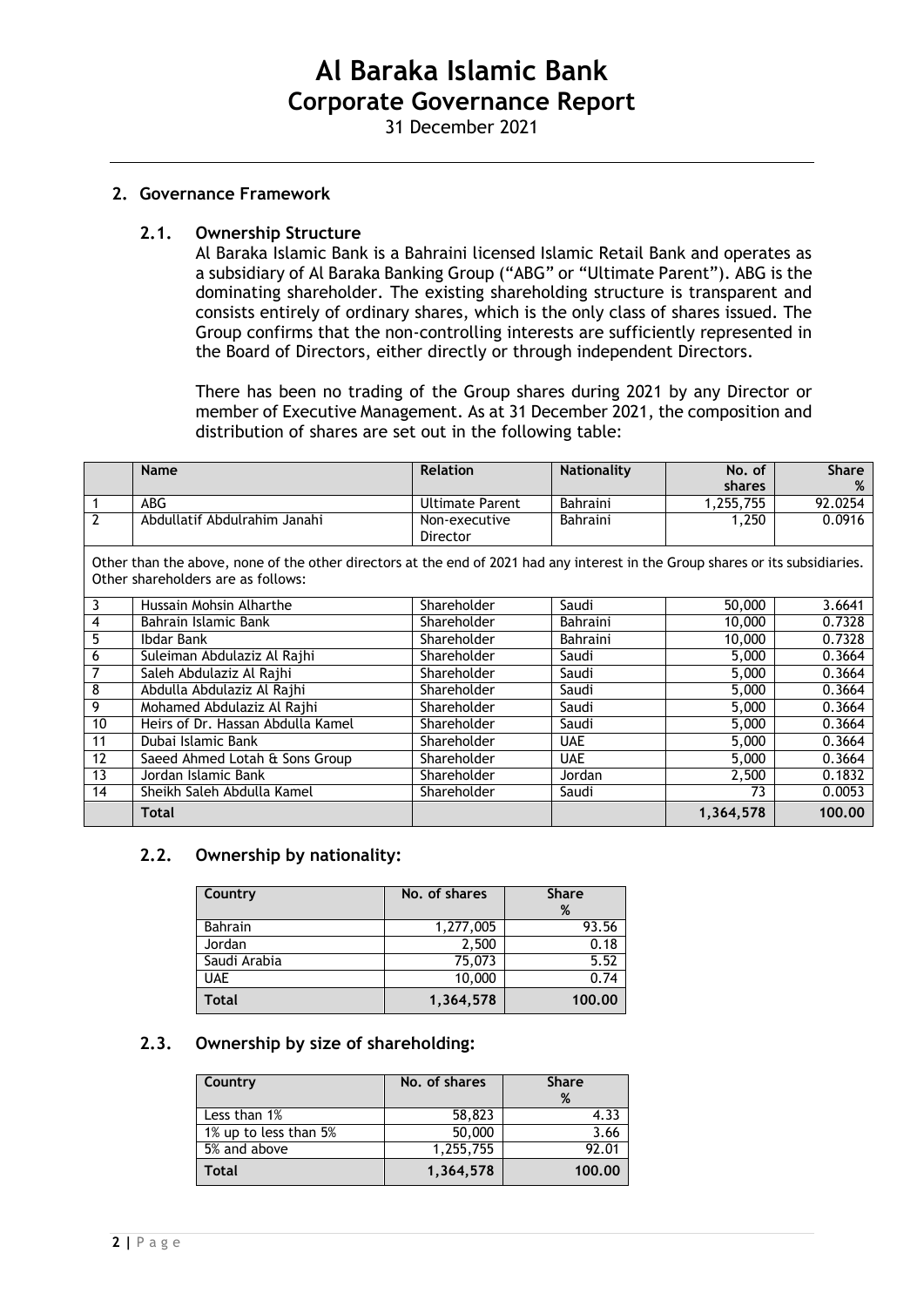31 December 2021

# **3. The Board of Directors**

The adoption and implementation of a sound corporate governance practice is the direct responsibility of the Board of Directors ("the Board" or "the Director" or "Directors") who shall continue its endeavor to enhance shareholder's value, protect their interests, and defend their rights.

Risk Management strategy is based on principles approved by the Board, and is underpinned by a system of delegations passing from the Board to the Board Committees, to the Chief Executive Officer ("CEO"), to the Executive Management Committees, and to all departments within the Group.

The Board is accountable to the shareholders and Executive Management is accountable to the Board. Directors apply due care in exercising their duties to the Group and are subject to fiduciary duties, they ensure that Executive Management acts in the best interest of the Group and its shareholders by working to enhance the Group's performance. The Board authorizes Executive Management to execute approved strategies. The Board oversees the conduct of the Group's business activities to ensure that Executive Management is properly managing these activities with highest standards of professionalism.

### **3.1. Principal functions of the Board**

- o Review and approves Executive Management proposals on strategic plans including business plans and activities, and monitor the implementation of such strategies.
- o Approves the annual budget and conducts a regular business performance reviews and ensures that business activities and action plans are within the guidelines of the Group's overall strategy.
- o Sets up Group's corporate values and lines of responsibility/ accountability, and ensures that such lines are properly communicated across the Group.
- o Ensures the existence of a proper and effective process for selecting and appointing Executive Management team based on qualifications and professional competence, and approves a succession planning policy.
- $\circ$  Ensures the implementation of an effective internal controls and processes to measure and manage all business risks.
- o Establishing comprehensive policies and processes to ensure compliance with Sharia principles in all activities.
- o Sets up an effective audit functions staffed with qualified personnel to perform audit activities that covers financial, management and Sharia audits.
- o Establishes procedures to avoid self-serving practices and conflicts of interests.
- o Assures equitable treatment of shareholders including non-controlling interests.
- o Ensures protection of the interests of depositors (particularly Equity of Investment Accountholders).
- o Establishes and ensures the effectiveness of Board Committees.
- $\circ$  Ensures that operations of the Group are conducted within the framework of relevant regulations, laws and policies.
- o Ensures that the Group has a beneficial influence on the economic well-being of its community.
- o Approves material transactions outside the normal course of business or in excess of the Executive Management delegated limits.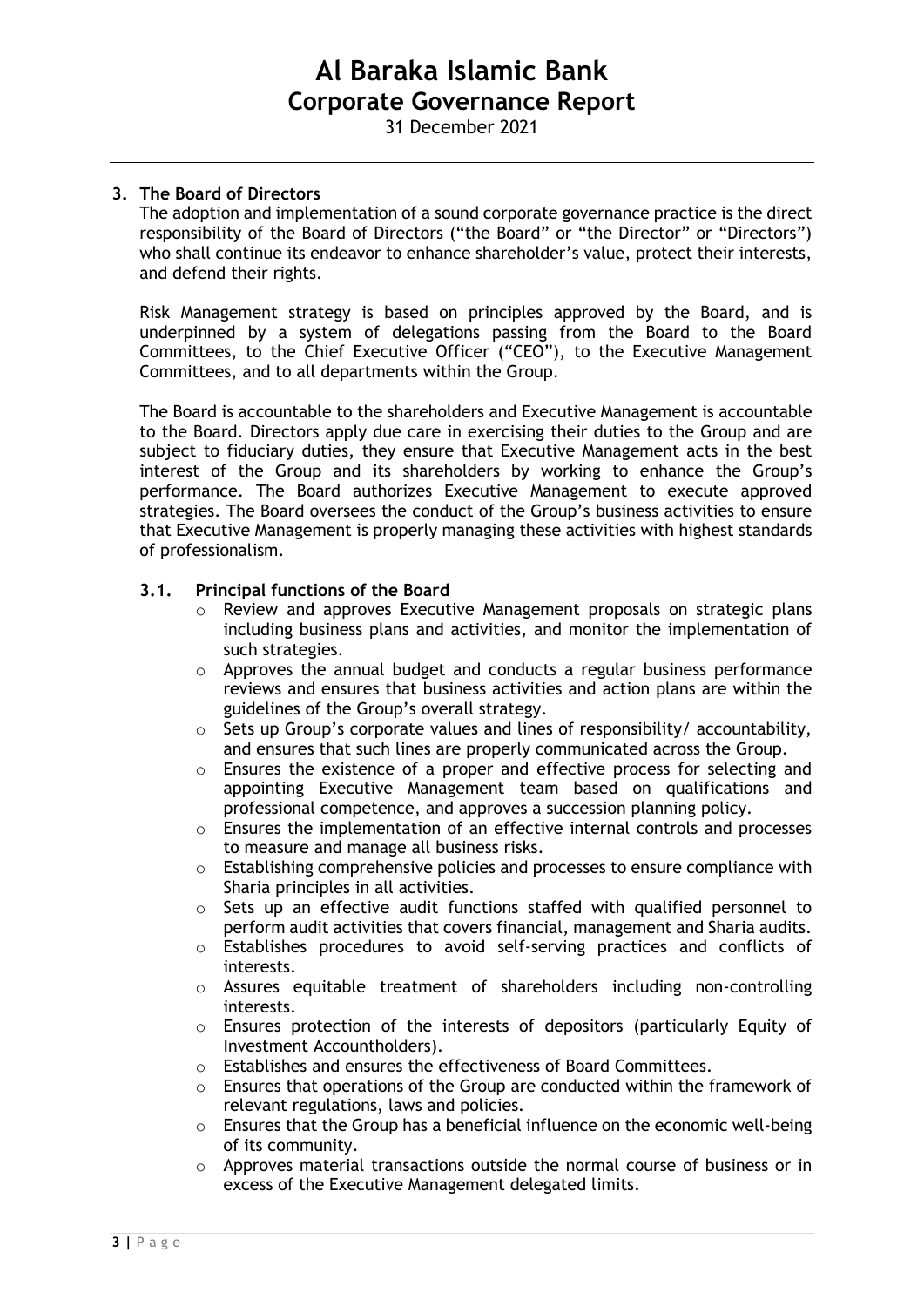# *3. The Board of Directors (continued)*

## *3.1. Principal functions of the Board (continued)*

The Board has approved certain policies, which authorizes the Executive Management to approve certain transactions. The Board has delegated specific authority to the CEO and to Management Committees to manage the activities of the Group within its pre-defined limits. All credit and investment applications exceeding these pre-defined limits in the form of amount or tenor requires approval of the Board. Board meetings are held on a scheduled basis ensuring relevant policies, strategy, and business performance issues are discussed and accordingly tracked and monitored. The Board and its Committees are supplied with full and timely information to enable them to discharge their responsibilities. Special Board meetings are also convened whenever needed.

### **3.2. The term of the Board of Directors**

The current term of the Board of Directors started in March 2020 and will expire on March 2023. In March 2021, the Annual General Meeting ("AGM") approved the ABG's request to substitute its representative Mr. Adnan Ahmed Yousif with Mr. Hamad Abdulla Al Oqab, whose appointment was also been approved by the CBB. This report contains information and dates of membership of both Mr. Adnan Ahmed Yousif and Mr. Hamad Abdulla Al-Oqab.

### **3.3. Termination of Board membership**

The termination of membership from the Board of Directors is stated in Article (32) of the Articles of Association as follows:

- 3.3.1. If the member was appointed in violation to the provisions of the law.
- 3.3.2. If the member loses any of the conditions provided for in the Articles (e.g. lack of legal capacity, convicted in bankruptcy, crimes of honor or breach of trust).
- 3.3.3. If a member uses his membership to conduct a competitive business or causes real damages to the Group.
- 3.3.4. If a member is absent from the Board meeting for four consecutive meetings without legitimate reason.
- 3.3.5. If a member resigns or discharged from office.
- 3.3.6. If a member occupies another salaried position other than an executive position, which the Board decided to pay salary to him.

If the office of a Director becomes vacant, the Board may appoint a temporary Director to fill the vacancy. Such an appointment shall be presented to the ordinary AGM in its first meeting for ratifying the appointment.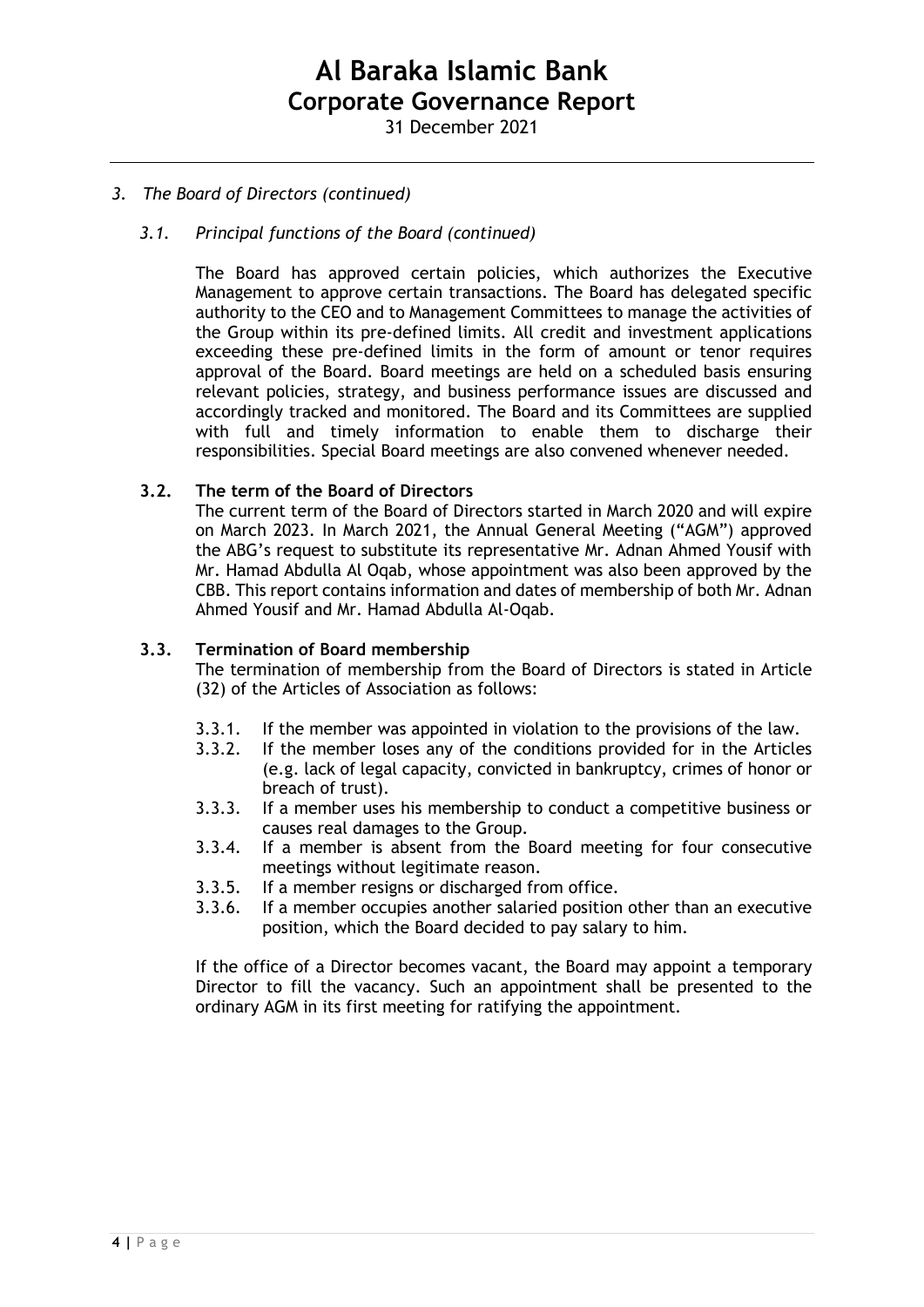31 December 2021

## *3. The Board of Directors (continued)*

#### **3.4. Composition of the Board of Directors**

The Directors have broad experience across a number of industries and business sectors, and provide valuable input and an external perspective to matters of business strategy. The Board currently has nine members, comprising five independent non-executive directors (including the Chairman), three nonexecutive directors, and one executive director. The Board meets on quarterly basis to review and evaluate corporate strategy, major operational and financial plans, risk policies, financial performance, and monitors the implementation and performance to ensure it is in line with all applicable laws and regulations and within best-established market practice.

The role of the Chairman of the Board is fundamentally distinct from that of the CEO. The separation of powers between the Chairman and the CEO ensures a balance of power and authority, which provides a safeguard against the exercise of unrestrained powers in decision-making. The Chairman is responsible for ensuring the Board's effectiveness, as well as representing the Board to the shareholders. The CEO acts in accordance with the authorities delegated by the Board. Board composition, independence of Directors, and membership in the Board Committees are set out below:

| Director's name                                                                                        | <b>Nationality</b> | <b>Board</b>                                   | <b>Board Committees</b> |                                                |                  |                           |  |
|--------------------------------------------------------------------------------------------------------|--------------------|------------------------------------------------|-------------------------|------------------------------------------------|------------------|---------------------------|--|
|                                                                                                        |                    | Membership<br>Designation &<br><b>Position</b> | <b>Audit</b>            | Nomination,<br>Remuneration,<br>and Governance | <b>Executive</b> | <b>Risk</b><br>Management |  |
| Saleh Salman Al-Kawari                                                                                 | <b>Bahraini</b>    | Chairman,<br>Independent                       |                         | Chairman                                       |                  | Member                    |  |
| Adnan Ahmed Yousif <sup>(1)</sup>                                                                      | <b>Bahraini</b>    | Vice Chairman,<br>Executive                    |                         |                                                |                  |                           |  |
| Yousif Ali Bin Fadil <sup>(2)</sup>                                                                    | Emirati            | Member,<br>Independent                         |                         |                                                | Chairman         |                           |  |
| Abdullatif Abdulrahim<br>Janahi                                                                        | <b>Bahraini</b>    | Member, Non-<br>Executive                      |                         |                                                | Member           |                           |  |
| Abdulrahman Abdulla<br>Mohamed                                                                         | Bahraini           | Member,<br>Independent                         | Chairman                |                                                |                  | Member                    |  |
| Dr. Khalid Abdulla Ateeq                                                                               | Bahraini           | Member, Non-<br>Executive                      | Member                  |                                                |                  | Member                    |  |
| Abdulrahman Abdulla<br>Al-Sayed                                                                        | <b>Bahraini</b>    | Member,<br>Independent                         |                         | Member                                         |                  | Chairman                  |  |
| Abdulrazzaq Abdulkhaleq<br>Abdulla                                                                     | <b>Bahraini</b>    | Member, Non-<br>Executive                      |                         |                                                | Member           |                           |  |
| Adnan Abdulla Al-Bassam                                                                                | <b>Bahraini</b>    | Member, Non-<br>Executive                      | Member                  | Member                                         |                  |                           |  |
| Hamad Abdulla Al-Oqab <sup>(3)</sup>                                                                   | <b>Bahraini</b>    | Member,<br>Executive                           |                         |                                                | Member           |                           |  |
| His membership expired on 28 March 2021.<br>(1)<br>Appointed as Vice Chairman on 28 March 2021.<br>(2) |                    |                                                |                         |                                                |                  |                           |  |

(3) Appointed as a Director on 28 March 2021.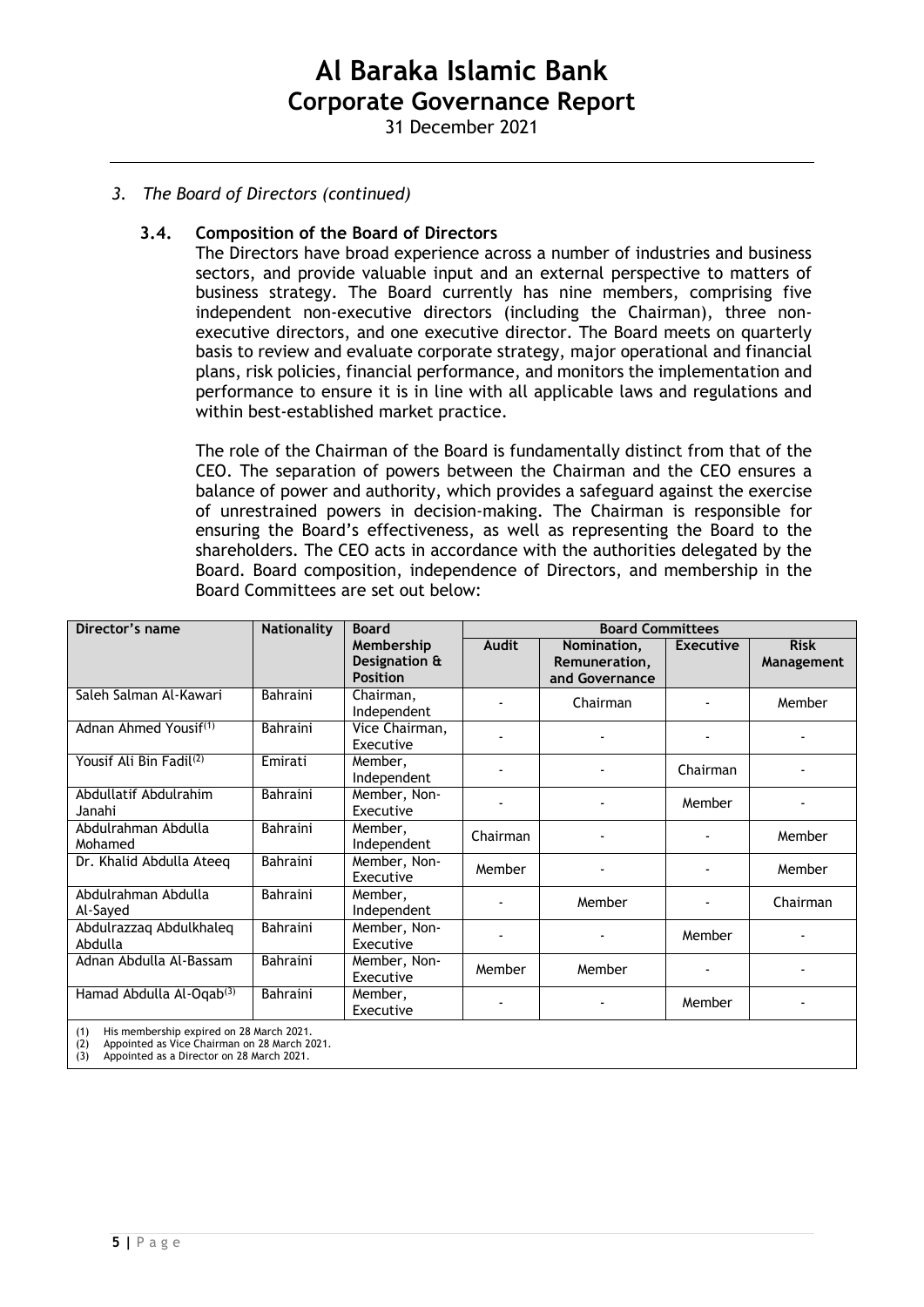# *3. The Board of Directors (continued)*

## *3.4. Composition of the Board of Directors (continued)*

As per CBB's new rules, an independent Director who has served three consecutive terms on the Board will lose his independence status. The Group has obtained permission and approval on exceptional basis to consider two members as independent directors (namely Yousif Ali Bin Fadil and Abdulrahman Abdulla Mohamed). All Directors receive accurate, timely and clear information on all relevant matters, and have access to the advice and services of the Head of Legal and Corporate Secretary who (together with the Head of Compliance) is responsible for ensuring that Board complies with the applicable rules and regulations.

### **3.5. Induction and engagement letters**

In line with CBB Rulebook, the Group conducts a formal induction program for its new members. Re-elected members also attend such induction. The induction program includes detailed presentation on the business of the Group, its activities, and Organizational Structure. It also covers the duties and responsibilities of the Board in accordance with the Memorandum and Articles, the Charter of the Board, and the CBB Rulebook.

In addition, all members of the Board signs individual letters of engagement with the Group specifying their rights, duties and entitlements. All members are provided with copies of the corporate governance code, the policy on entitlements, and confidentiality and non-disclosure undertaking along with all Charters of the Board Committees.

#### **3.6. Board meetings and attendances**

In line with the nature and demand of the Group's business, the Board meets at least every quarter unless further meetings are required. During 2021, the Board held six meetings (the minimum required number of meetings that must be held during the year is four meetings), and the number of meetings attended by each member were as follows:

| Director's name                                                                                     | <b>Meeting Dates</b> |     |              |     |     |            |
|-----------------------------------------------------------------------------------------------------|----------------------|-----|--------------|-----|-----|------------|
|                                                                                                     | 21                   | 28  | 06           | 11  | 20  | 14         |
|                                                                                                     | Feb                  | Mar | May          | Aug | Oct | <b>Dec</b> |
| Saleh Salman Al-Kawari                                                                              |                      |     | ✓            |     | ✓   |            |
| Adnan Ahmed Yousif <sup>(1)</sup>                                                                   |                      |     |              |     |     |            |
| Yousif Ali Bin Fadil                                                                                |                      |     | $\checkmark$ |     |     |            |
| Abdullatif Abdulrahim Janahi                                                                        |                      |     |              |     |     |            |
| Abdulrahman Abdulla Mohamed                                                                         |                      |     |              |     |     |            |
| Dr. Khalid Abdulla Ateeg                                                                            |                      |     | ✓            |     |     |            |
| Abdulrahman Abdulla Al-Sayed                                                                        |                      |     |              |     |     |            |
| Abdulrazzag Abdulkhaleg Abdulla                                                                     |                      |     | $\checkmark$ |     |     |            |
| Adnan Abdulla Al-Bassam                                                                             |                      |     |              |     |     |            |
| Hamad Abdulla Al-Ogab <sup>(2)</sup>                                                                |                      |     |              |     |     |            |
| His membership expired on 28 March 2021.<br>(1)<br>Appointed as a Director on 28 March 2021.<br>(2) |                      |     |              |     |     |            |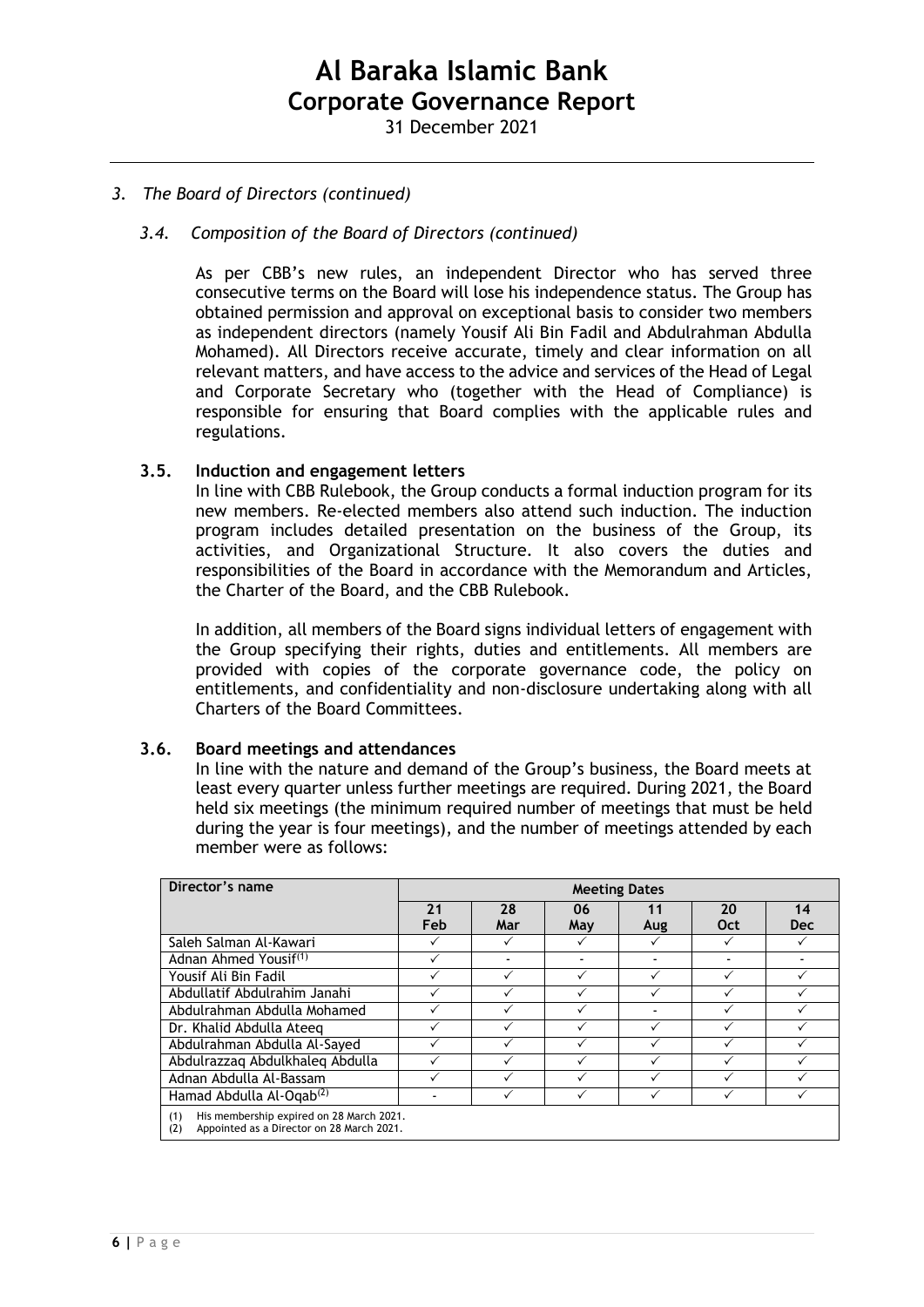# *3. The Board of Directors (continued)*

### **3.7. Performance evaluation**

In line with its Corporate Governance Policy, the Group adopts a procedure undertaken by the Board evaluate its own performance and that of its committees and individual Directors. At the end of each financial year, the Board distributes evaluation forms to all members to evaluate:

- o The Board of Directors itself;
- o The Committees of the Board of Directors;
- o The Chief Executive Officer;
- o The Secretary of the Board.

The result of the evaluations forms are then discussed in the Nomination, Remuneration, and Governance Committee ("NRGC"), and in the Board of Directors meeting, and during the AGM.

### **3.8. Remuneration**

In line with CBB issued regulations concerning Sound Remuneration Practices, the Group's compensation strategy, which includes variable remuneration policy, sets out its policy on remuneration for Directors and Executive Management along with the key factors that are taken into account in setting the policy.

### **3.9. Remuneration strategy**

The quality and long-term commitment of employees is fundamental to the Group's success. There is a robust and effective governance framework in place to ensure that the Group operates within clear parameters of its compensation strategy and policy for remunerating Board of Directors, Sharia Supervisory Board, and Executive Management in accordance with the remuneration policies and procedures approved by the Board. All compensation matters and overall compliance with regulatory requirements are overseen by NRGC.

The Group's basic compensation philosophy is to provide a competitive level of compensation to attract and retain qualified and competent employees who are committed to maintain a career with the Group, and who will perform their role in the long-term interest of the Group and its shareholders. The Group's reward package comprises of fixed pay, benefits, performance bonus and a long-term performance incentive plan. The Group's variable remuneration policy is performance-based driven primarily by a culture that aligns employee interests with those of the Group's shareholders. These elements support the achievement of the Group objectives through balancing rewards for short-term results with long-term sustainable performance. Our strategy is designed to share success and align employees' incentives with risk framework and outcomes.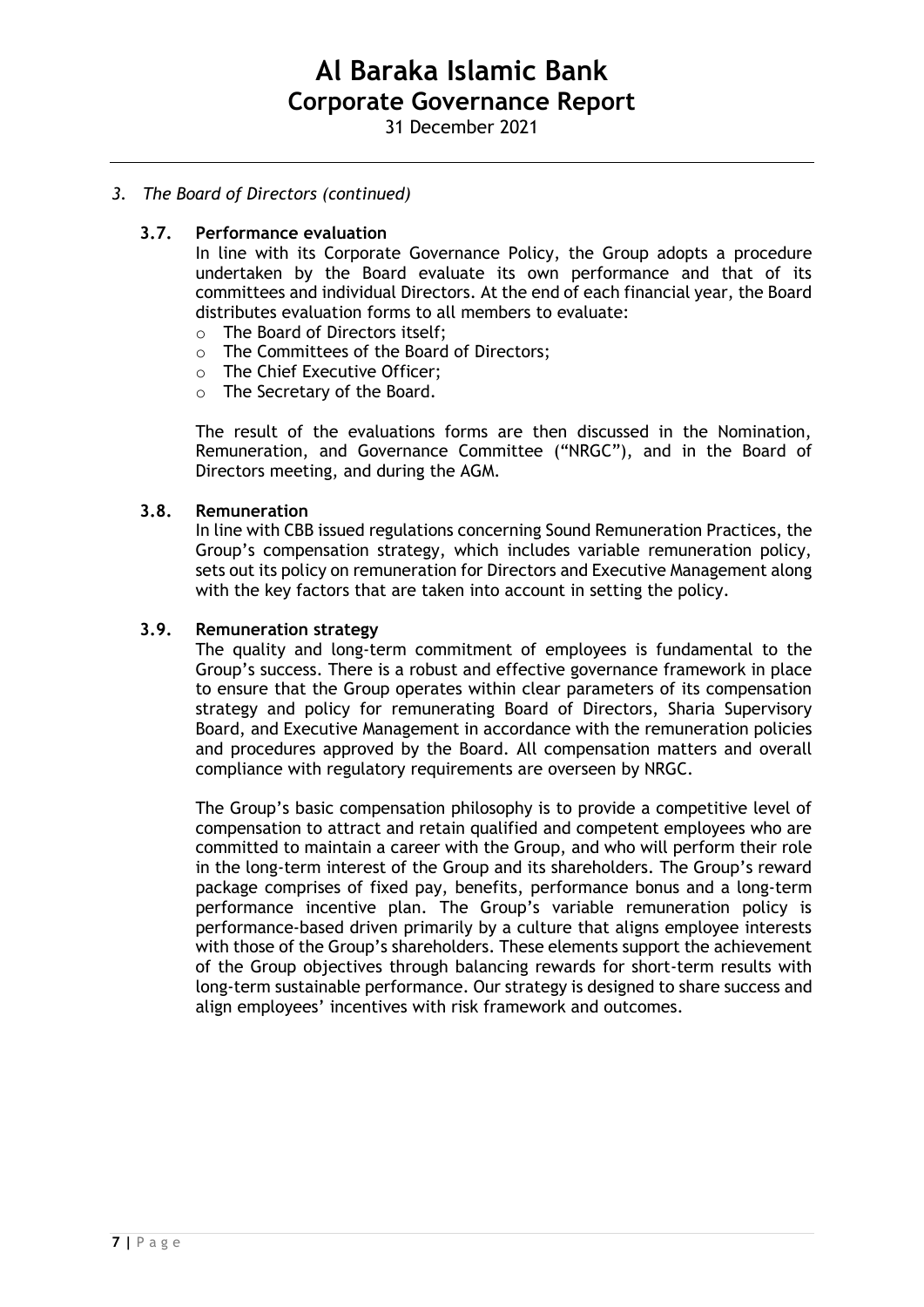31 December 2021

## *3. The Board of Directors (continued)*

#### *3.9. Remuneration strategy (continued)*

In order to ensure alignment between compensating people and business strategy, the Group assesses individual performance against annual and longterm financial and non-financial objectives summarized as part of its performance management system. This assessment also considers adherence to the Group's values, risks and compliance measures, and above all, ethics and integrity. Performance is evaluated based on short-term and long-term achievements as we as on how it is achieved, the NRGC believes the latter contributes to the long-term sustainability of the business. In particular, the Group uses capital and solvency ratios, key profitability measures, quality of earning parameters and strategic growth indicators as performance metrics for key business line managers and individuals.

The Group's remuneration policy considers the role of each employee and set's guidance on whether an employee is a Material Risk-taker or an Approved Person in a business line, control function, or support function. An Approved Person is an employee whose appointment requires prior regulatory approval because of the significance of his/her role within the Group. An employee is considered a Material Risk-taker if he/she is the Head of a significant business line or an individual who has (within his/her control) a material impact on the Group's risk profile.

The Group provides fixed annual fees to the Sharia Supervisory Board and does not provide any performance linked incentives.

The NRGC oversees all reward policies of the Group employees. The NRGC is the supervisory and governing body for the compensation policy, practices and plans. NRGC is responsible for determining, reviewing and proposing the variable remuneration policy that is approved by the Board, it is also responsible for setting the principles and governance framework for all compensation decisions. The remuneration policy is periodically reviewed to reflect changes in market practices, business plans, and the risk profile of the Group. The NRGC ensures that all employees are remunerated fairly and responsibly.

In addition to its responsibilities mentioned elsewhere in this report, NRGC is entrusted with specific and detailed responsibilities with regard to the Group's variable remuneration policy and oversight of its implementation. These includes (but not limited to) ensuring that the system operates as intended especially for Material Risk-takers, ensuring that variable remuneration forms a substantial part of their total remuneration and is adjusted for all types of risks by reviewing the stress testing and back-testing results. The NRGC is also responsible for ensuring that Approved Persons in Financial Control, Risk Management, Internal Audit, Sharia Review, Internal Sharia Audit, Compliance, and Operations functions have the mix of fixed and variable remuneration with more weight in favor of fixed remuneration. In addition, NRGC recommends Board remuneration based on their attendance and performance in compliance with the provisions of the Commercial Companies Law promulgated by Decree No. (21) of 2001 and its amendments and pursuant to the provisions of Article No. (188) thereto.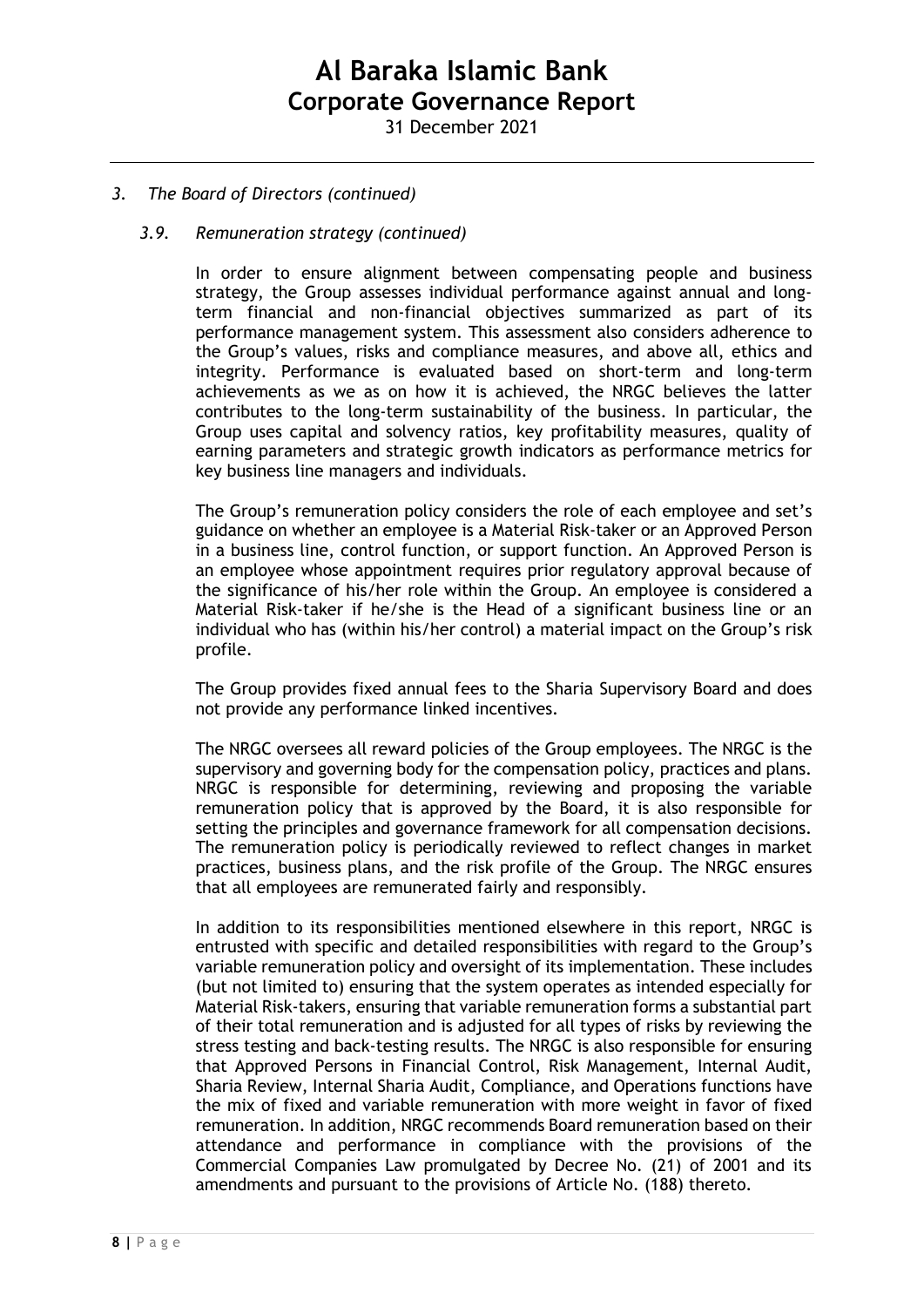## *3. The Board of Directors (continued)*

## *3.9. Remuneration strategy (continued)*

The NRGC carefully evaluates practices by which remuneration is paid for potential future revenues whose timing and likelihood remains uncertain. The NRGC demonstrates that its decisions are consistent with an assessment of the Group's financial condition and future prospects.

The Board is satisfied that all Non-Executive Directors are independent, including the NRGC members. The aggregate remuneration paid to NRGC members during the year (in the form of sitting fees) amounted to USD 36 thousand [2020: USD 45 thousand] for four meetings held during the current and prior year.

#### **3.10. Board remuneration**

Remuneration for the Group's Board of Directors is determined in line with the provisions of the Commercial Companies Law promulgated by Decree No. (21) of 2001 and its amendments and pursuant to the provisions of Article No. (188) thereto. Board remuneration is subject to the approval of the shareholders during the AGM. Remuneration of Non-Executive Directors does not include performance-related elements (e.g. share grants, share options, deferred sharerelated incentive schemes, bonuses, or pension benefits, etc.).

Non-Executive Directors level of remuneration reflects the experience and level of responsibilities they take in the Group. As for the CEO, the remuneration is structured to link the remuneration and other rewards and benefits to contributions and achievements, in line with the Group's and the Ultimate Parent's corporate objectives, culture, and strategy.

Except for contracts mentioned in related section of the Group's financial statements, no director has received (or become entitled to receive) any benefit from contracting with the Group or its related entities, or from entities in which a Director is a member, or from any entity in which a Director has a substantial financial interest.

#### **3.11. Directors' interests in the Group shares**

| Director's name              | Shareholding during 2021 |             |                |  |  |
|------------------------------|--------------------------|-------------|----------------|--|--|
|                              | 1 January                | 31 December | <b>Changes</b> |  |  |
| Abdullatif Abdulrahim Janahi | .250                     | 1,250       |                |  |  |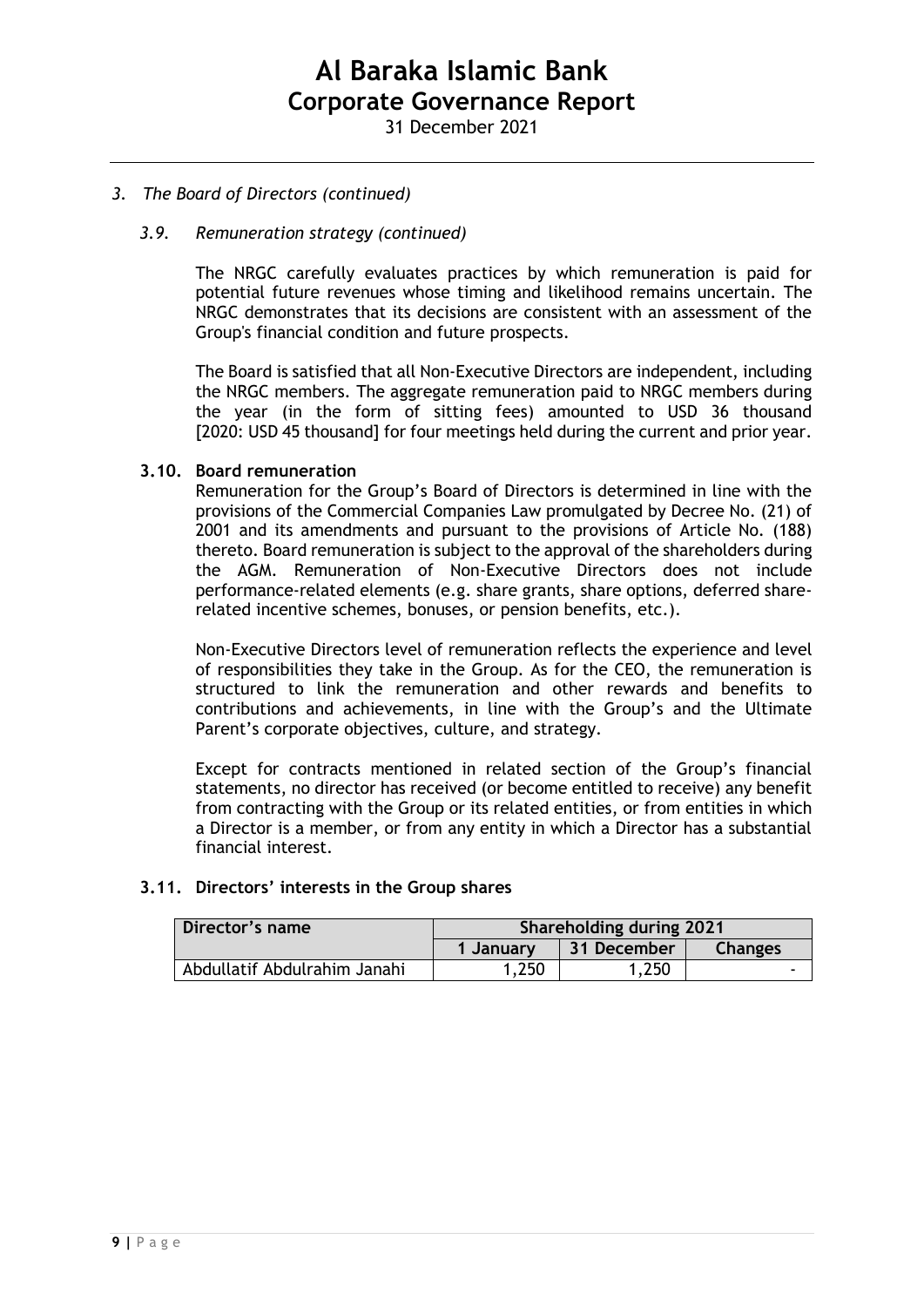31 December 2021

## *3. The Board of Directors (continued)*

## **3.12. Board of Directors, Sharia Supervisory Board, and CEO remuneration:**

|                                                                                                                                                                                                                                                                               | 2021 | 2020 |
|-------------------------------------------------------------------------------------------------------------------------------------------------------------------------------------------------------------------------------------------------------------------------------|------|------|
| <b>Directors</b><br>Remuneration <sup>(1)</sup><br>Sitting fees<br>Allowances and others <sup>(2)</sup><br>Total                                                                                                                                                              |      |      |
| <b>Sharia Supervisory Board members</b>                                                                                                                                                                                                                                       |      |      |
| <b>Staff inclusive of Chief Executive Officer</b><br>Fixed remuneration:<br>Approved Persons and Material Risk-takers<br>(Business lines)<br>Approved Persons (Others)<br>Other staff (Bahrain Operations)<br>Staff (Overseas subsidiary)<br><b>Total fixed remunerations</b> |      |      |
| Variable remuneration:<br>Approved Persons and Material Risk-takers<br>(Business lines)<br>Approved Persons (Others)<br>Other staff (Bahrain Operations)<br>Staff (Overseas subsidiary)<br><b>Total variable remunerations</b>                                                |      |      |
| <b>Total staff remunerations</b>                                                                                                                                                                                                                                              |      |      |

- (1) The amounts represent remuneration paid to the Board of Directors during the year based on the prior year performance.
- (2) Others includes reimbursement of air tickets and per-diem for attending Board and its Committees meetings.

Total fixed remuneration for covered persons affected by the policy, having salaries and benefits exceeding BD 100 thousand amount to USD 1,836 thousand (2020: USD 1,936 thousand) applicable to five employees (2020: six employees). Total variable remuneration during 2021 paid to these employees was USD 618 thousand (2020: USD 458 thousand), such remuneration comprises upfront cash amounted to USD 247 thousand (2020: USD 183 thousand) and deferred shares amounted to USD 371 thousand (2020: USD 275 thousand). Furthermore, total outstanding deferred remuneration as at 31 December 2021 is USD 371 thousand (2020: USD 275 thousand). Total amount paid as severance or retirement benefits to covered persons retired during 2021 was USD 301 thousand (2020: nil).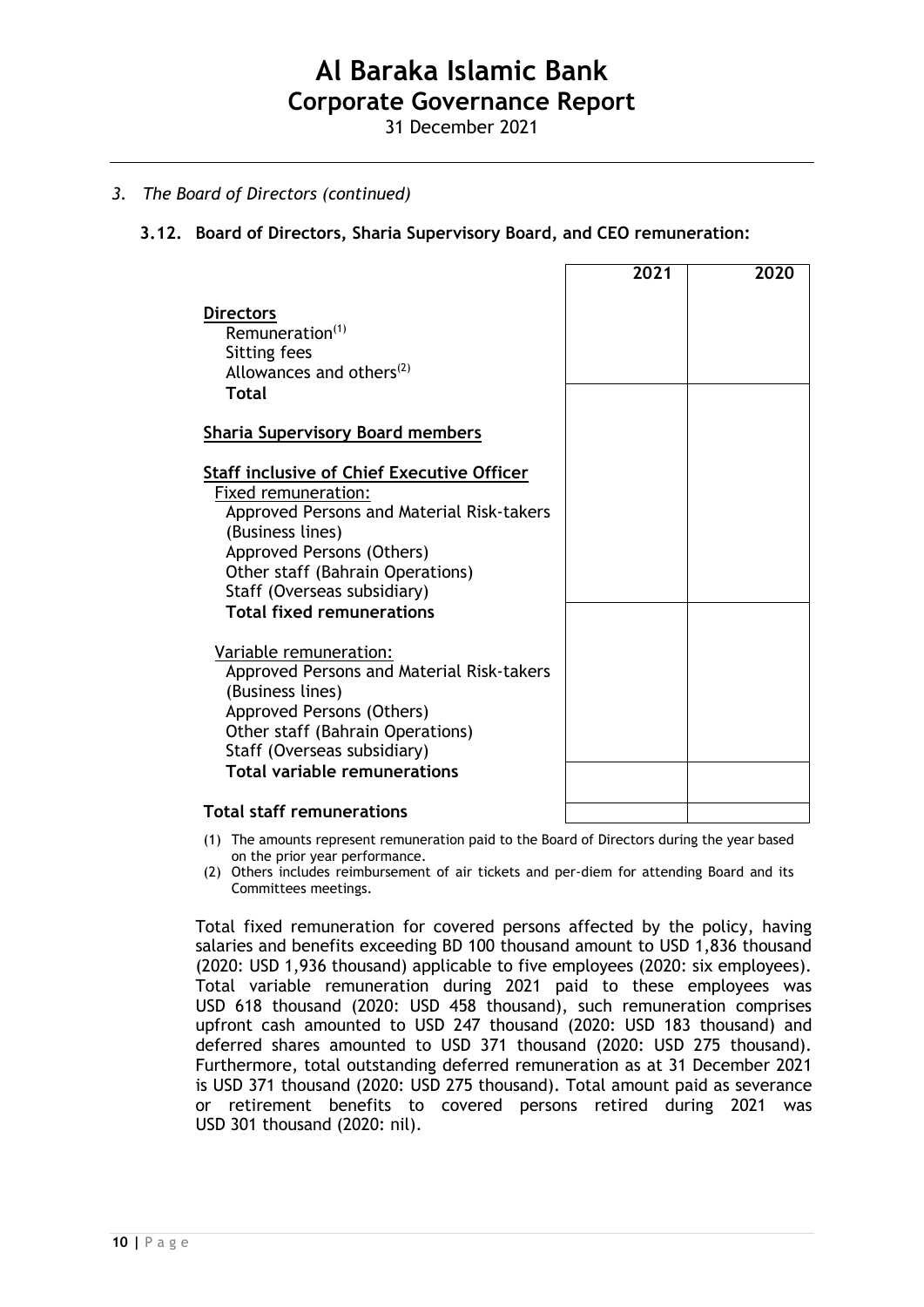## *3. The Board of Directors (continued)*

#### **3.13. Staff variable remuneration**

The Group's variable remuneration is performance-related and consists primarily of the annual performance bonus. As a part of the Group's staff variable remuneration, annual bonus compensates for the delivery of annual operational and financial targets, employees individual performance in achieving such targets and their contribution to delivering the Group's strategic objectives.

The Group has adopted a Board approved framework that assures a transparent link between variable remuneration and performance. The framework is designed on meeting both satisfactory financial performance and achieving other nonfinancial factors that will (assuming all other factors being equal) deliver a target bonus pool for employees prior to consideration of any allocation to business lines and employees individually. Within this framework, NRGC aims to balance the distribution of the Group's profit between shareholders and employees.

Key performance metrics at the Group-level consists of a combination of shortterm and long-term measures including profitability, solvency, liquidity and growth indicators. The performance management process ensures that all goals are appropriately cascaded down to respective business units and employees.

In determining the amount of variable remuneration, the Group starts from setting specific targets and other qualitative performance measures that result in a target bonus pool. The bonus pool is then adjusted to account for risks using risk-adjusted measures (including forward-looking considerations).

The Group uses a formalized and transparent process to adjust the bonus pool for quality of earnings. It is the Group's objective to pay out bonuses out of realized and sustainable profits. If the quality of earnings is not strong, the profitbase could be adjusted based on the discretion of the NRGC.

For the Group to have any funding for distribution of a bonus pool, threshold financial targets have to be achieved. The performance measures ensures that total variable remuneration is considerably contracted where subdued or negative financial performance of the Group occurs. Furthermore, the target bonus pool as determined above is subject to risk adjustments in line with the risk assessment and linked with the framework.

#### **3.14. Remuneration of control functions**

The staff remuneration level in control and support functions allows the Group to employ qualified and experienced personnel in these functions. The Group ensures that the mix of fixed and variable remuneration for control and support function personnel should be weighted in favor of fixed remuneration. The variable remuneration of control functions is based on function-specific objectives and not determined by business financial performance they monitor.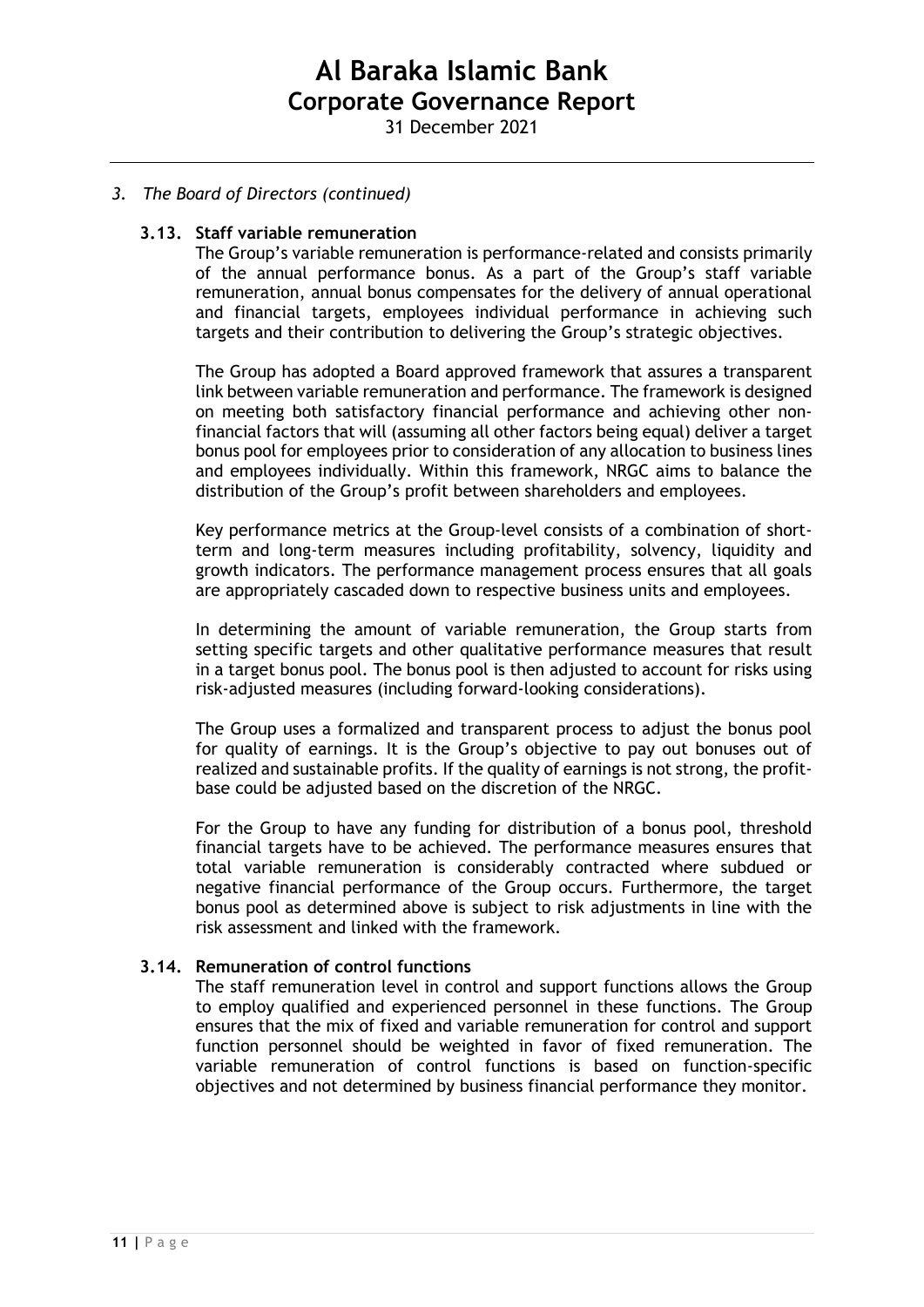## *3. The Board of Directors (continued)*

#### *3.14. Remuneration strategy (continued)*

The Group's performance management system plays a major role in deciding the performance of the support and control units based on the objectives set for them. Such objectives are more focused on non-financial targets that includes risk, control, compliance and ethical considerations as well as the market and regulatory environment apart from value adding tasks, which are specific to each unit.

#### **3.15. Alignment with risk**

The policy aims to align variable remuneration to the risk profile of the Group. In its endeavor to do so, the Group considers both quantitative measures and qualitative measures in the risk assessment process. Both quantitative measures and human judgment play a role in determining any risk adjustments. The risk assessment process encompasses the need to ensure that the designed remuneration policy reduces employee incentives to take excessive and undue risks, is symmetrical with risk outcomes, and delivers an appropriate mix of remuneration that is risk aligned.

The NRGC considers whether the variable remuneration policy is in line with the Group's risk profile and ensures that through the Group's ex-ante and ex-post risk assessment framework and processes, remuneration practices (where potential future revenues whose timing and likelihood remain uncertain) are carefully evaluated.

Risk adjustments take into account all types of risk, including intangible and other risks such as reputation risk, liquidity risk, and cost of capital. The Group undertakes risk assessments to review financial and operational performance against business strategy and risk performance prior to distribution of the annual bonus. The Group ensures that total variable remuneration does not limit its ability to strengthen its capital base. The extent to which capital needs to be built up is a function of the Group's current capital position and ICAAP.

The bonus pool takes into account the performance of the Group, which is considered within the context of its risk management framework. This ensures that the variable pool is shaped by risk considerations and Bank-wide notable events.

The size of variable remuneration pool and its allocation within the Group takes into account the full range of current and potential risks, including:

- o Cost and quantity of capital required to support the risks taken;
- o Cost and quantity of the liquidity risk assumed in the conduct of business; and
- o Consistency with the timing and likelihood of potential future revenues incorporated into current earnings.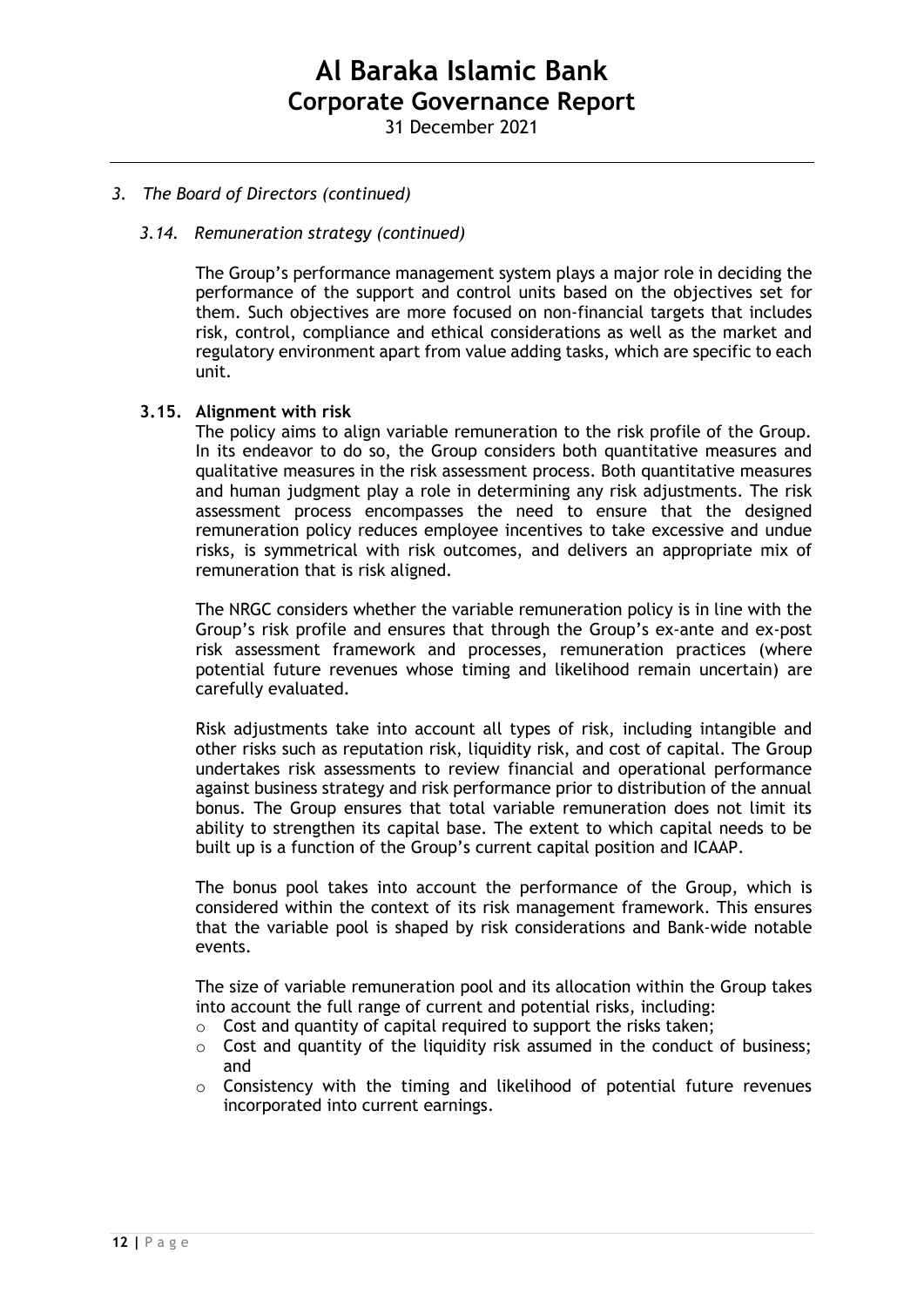## *3. The Board of Directors (continued)*

#### *3.15. Alignment with risk (continued)*

The NRGC keeps itself abreast with the Group's performance against risk management framework. NRGC will use this information when considering remuneration to ensure alignment of returns, risks, and remuneration. The Group has an ex-post risk assessment framework, which is a qualitative assessment to back-test actual performance against prior risk assumptions.

In years where the Group suffers material losses in its financial performance, the risk adjustment framework will work as follows:

- o There will be considerable contraction of the Group's total variable remuneration;
- o At an individual level, poor performance by the Group means individual KPI's are not met and hence employee performance ratings will be lower;
- o Reduction in the value of deferred shares or awards;
- $\circ$  Possible changes in vesting periods and additional deferral applied to unvested rewards; and
- Lastly, if the qualitative and quantitative impact of a loss incident is considered significant, a malus or clawback of previous variable awards may be considered.

Based on Board's approval, NRGC can rationalize and make the following discretionary decisions:

- o Increase/decrease the ex-post adjustment;
- $\circ$  Consider additional deferrals or increase the quantum of non-cash awards; and
- o Recovery through malus and clawback arrangements.

The Group's malus and clawback provisions in the policy allow the NRGC to determine that (if appropriate) unvested elements under the deferred bonus plan can be forfeited/adjusted or the delivered variable remuneration be recovered in certain situations. The intention is to allow the Group to appropriately respond to performance factors (on which reward decisions were based) if they turned out not to reflect the corresponding performance in the long-term. All deferred compensation awards contain provisions that enables the Group to reduce or cancel awards of employees whose individual behavior had a materially detrimental impact on the Group during the concerned performance year.

Any decision to take back an employee's award can only be made by the NRGC. The Group's malus and clawback provisions allow the NRGC to determine that (if appropriate) vested/unvested elements under the deferred bonus plan can be adjusted/cancelled in certain situations.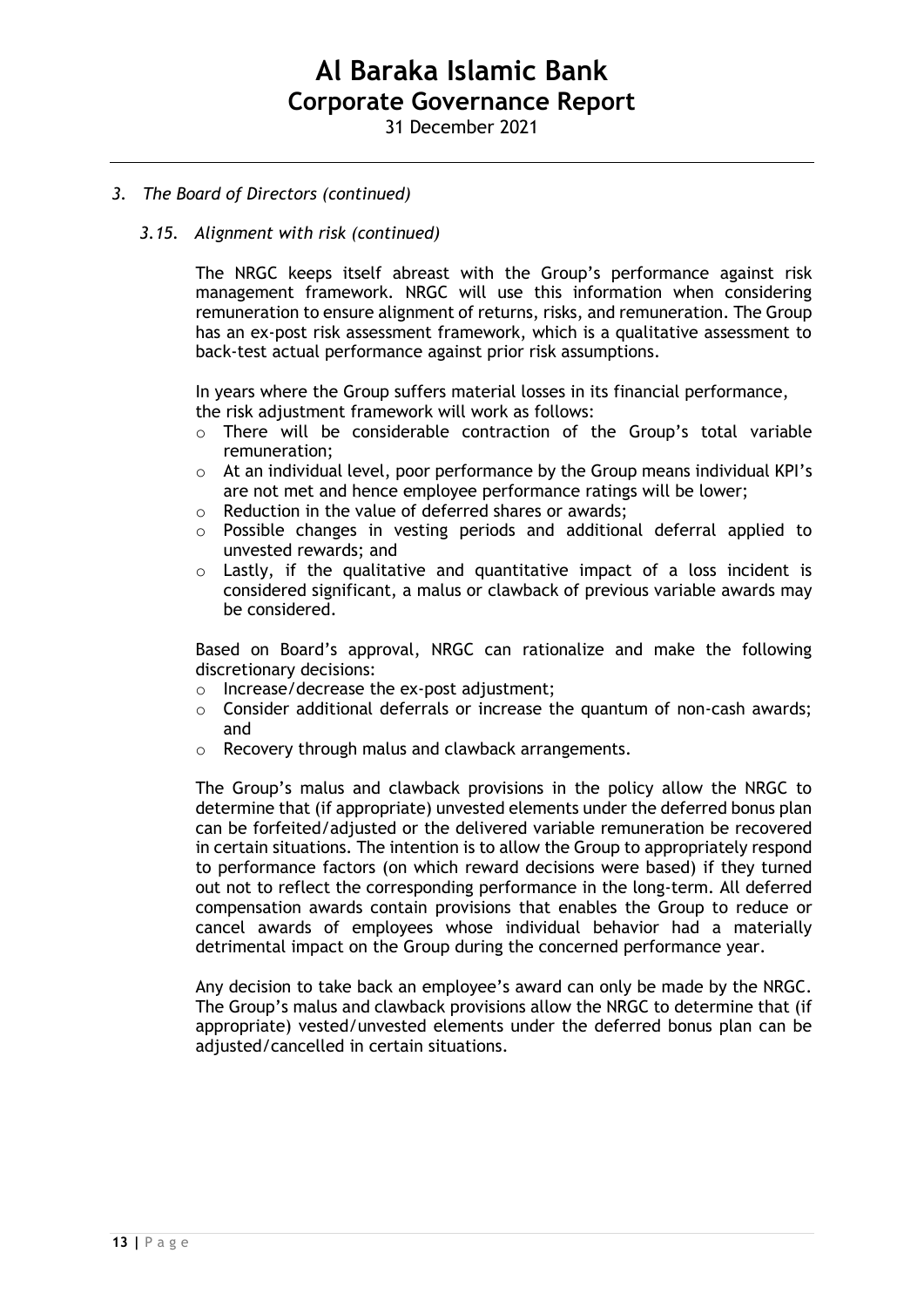31 December 2021

## *3. The Board of Directors (continued)*

### *3.15. Alignment with risk (continued)*

These events includes:

- o Reasonable evidence of willful misbehavior, material error, negligence or incompetence of the employee causing the Group to suffer a material loss in its financial performance, material misstatement of the Group's financial statements, material risk management failure or reputational loss, or risk due to such employee's actions, negligence, misbehavior or incompetence during the concerned performance year; and
- o The employee deliberately misleads the market and/or shareholders in relation to the financial performance of the Group during the concerned performance year.

Clawback can be used if the malus adjustment on the unvested portion is insufficient given the nature and magnitude of the issue.

#### **3.16. Incentive plans**

The employees of the Group are eligible for a variety of incentive plans to achieve a direct linkage amongst the remuneration and current/future performance. In this respect, the separate short-term incentive plans ("STIP") and long-term incentive plans ("LTIP"), are duly devised in the light of prevailing laws and regulations. The main components of said remuneration are:

| Upfront cash            | The portion of the variable compensation that is awarded<br>and paid out in cash on conclusion of the performance<br>evaluation process for each year.                 |
|-------------------------|------------------------------------------------------------------------------------------------------------------------------------------------------------------------|
| Deferred cash           | The portion of variable compensation that is awarded and<br>paid in cash on a pro-rata basis over a period of three<br>vears.                                          |
| Upfront share<br>awards | The portion of variable compensation that is awarded and<br>issued in the form of phantom shares on conclusion of the<br>performance evaluation process for each year. |
| Deferred shares         | The portion of variable compensation that is awarded and<br>paid in the form of phantom shares on a pro-rata basis<br>over a period of three years.                    |

All deferred awards are subject to malus provisions. All awarded phantom shares are released to the employee after a six-month retention period from the date of vesting.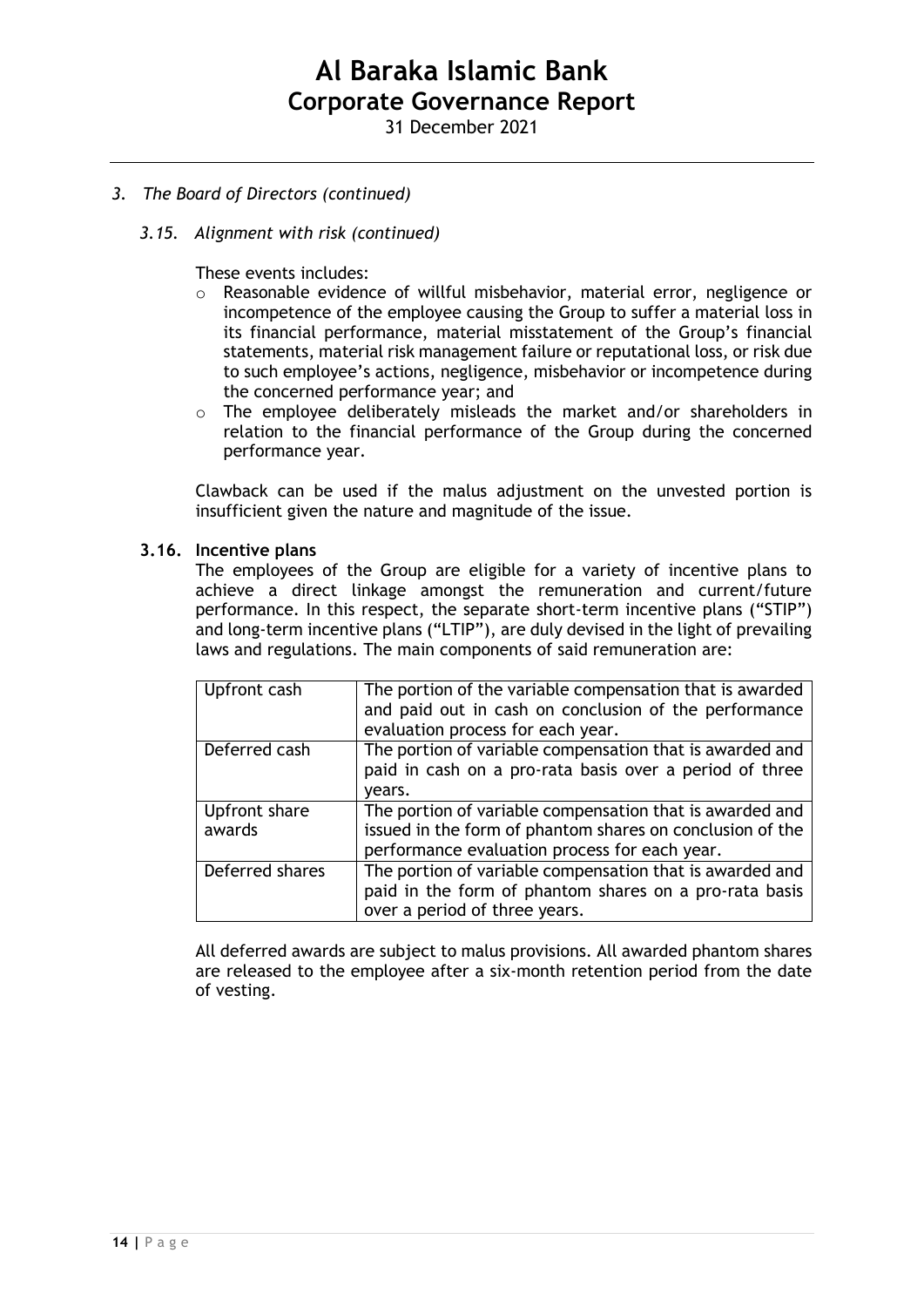31 December 2021

## *3. The Board of Directors (continued)*

## *3.16. Incentive plans (continued)*

The employees in business lines and other functions can avail remuneration, under the short-term incentive plan ("STIP"), as follows:

| <b>Element of variable</b><br>remuneration | <b>Constitutions</b> | <b>Vesting</b><br>period | <b>Retention</b> | <b>Malus</b> | <b>Clawback</b> |
|--------------------------------------------|----------------------|--------------------------|------------------|--------------|-----------------|
| Upfront cash                               | 40%                  | Immediate                |                  |              | Yes             |
| Upfront shares                             | -                    | Immediate                | 6 Months         | Yes          | Yes             |
| Deferred cash                              | 10%                  | 3 Years                  |                  | Yes          | Yes             |
| Deferred share                             |                      |                          |                  |              |                 |
| awards                                     | 50%                  | 3 Years                  | 6 Months         | Yes          | Yes             |

The NRGC (based on its assessment of role, profile, and risk taken by an employee) could increase the coverage of employees that will be subject to deferral arrangements. There are no signing or guaranteed bonuses awarded during the current and prior year.

In addition to non-cash short-term incentives and in order to motivate and align employee with its long-term business plans, the Group may decide to selectively award LTIP to employees contingent on the delivery of future performance targets. The NRGC will confirm the employees eligible for the LTIP scheme on annual basis. The performance horizon and quantum of awards will also be determined on an annual basis, based on the performance requirements. All LTIP awards will be delivered as non-cash instruments and are delivered on assessment of results achieved at the end of the performance period. LTIP vest immediately at the end of the performance period (a minimum of three years) and are subject to a six-month retention period post vesting.

Currently, the Group has decided to remunerate all covered staff having annual salary exceeding BD 100 thousand and those who occupies grade 3 level, by using the LTIP. In this respect, the following table further elaborates on the remuneration scheme:

| <b>Element of</b><br>variable<br>remuneration | <b>Constitutions</b> | <b>Deferral</b><br>period | <b>Retention</b> | <b>Malus</b> | <b>Clawback</b> |
|-----------------------------------------------|----------------------|---------------------------|------------------|--------------|-----------------|
|                                               |                      |                           |                  |              |                 |
| Upfront cash                                  | 40%                  | Immediate                 |                  |              | Yes             |
| Deferred share                                |                      |                           |                  |              |                 |
| awards                                        | 60%                  | 3 Years                   | 6 Months         | Yes          | Yes             |

# **3.17. External consultants**

The Group may appoint consultants to advice on amendments to its variable remuneration policy to ensure its compliance with CBB's sound remuneration practices and industry norms.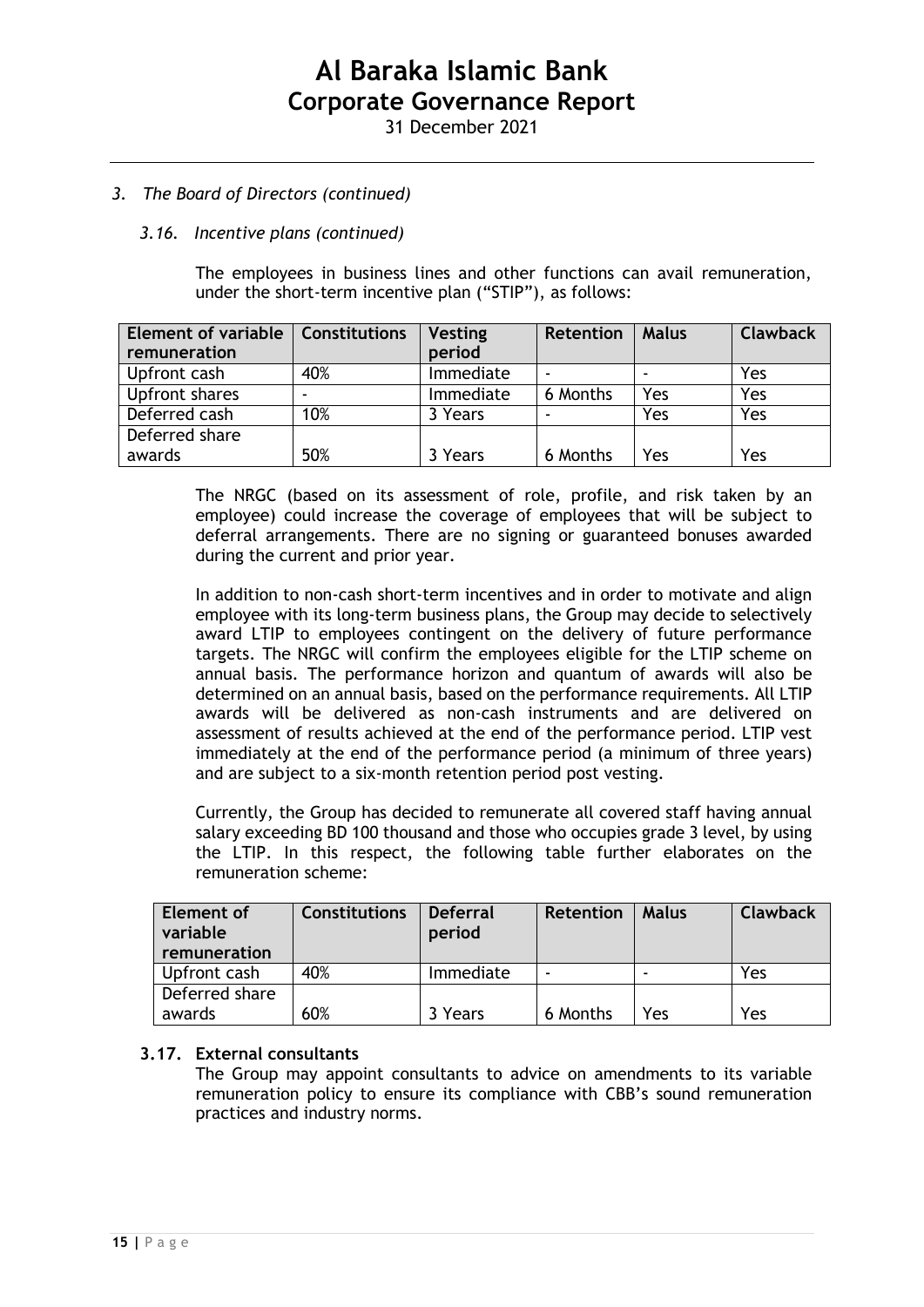31 December 2021

# *3. The Board of Directors (continued)*

### **3.18. Board Committees**

According to its Charter, the Board (principally through its Committees) is responsible to oversee the establishment of risk management systems by approving accounting policies, financial statements and reports, credit and risk management policies, and systems of internal controls, taking into account the Group's risk appetite, the overall business strategy, management expertise, and the external environment. The Board has defined general parameters to manage its Bank-wide risk profile to comply with the approved Group's risk appetite and tolerances, which considers both downside risk and opportunities.

The Board has approved policies that support the implementation of a risk oversight and management framework for the Group. Board Committees oversees these policies with each Committee operating under a Board approved charter that is reviewed during each term of the Board unless there is a need for earlier review.

Each Committee has established a reporting structure that describes relevant responsibilities in respect to oversight and monitoring of Board-approved risk management policies. These Committees evaluate developments in respect to the Group's structure and operations, as well as economic, industry, and market developments that may affect the Group's risk management.

The Board Committees meet regularly and consists of independent, executive, and non-executive directors. The Board Committees in operation during the year under review are:

### **3.18.1. Audit Committee**

The Audit Committee (appointed by the Board of Directors) consists of three members. The Head of Internal Audit directly reports to the Chairman of the Committee. Audit Committee regularly informed about significant projects aimed at further improving processes and receives regular updates on major litigation as well as significant regulatory and compliance matters. The primary function of the Audit Committee is to assist the Board in fulfilling its oversight role by:

- o Monitoring and assessing the integrity of the consolidated financial statements as well as disclosures of the financial condition, results of operations and cash flows;
- o Monitoring processes designed to ensure the existence of an appropriate internal control system, including compliance with legal and regulatory requirements; and
- o Monitoring the activities and performance of the internal audit function.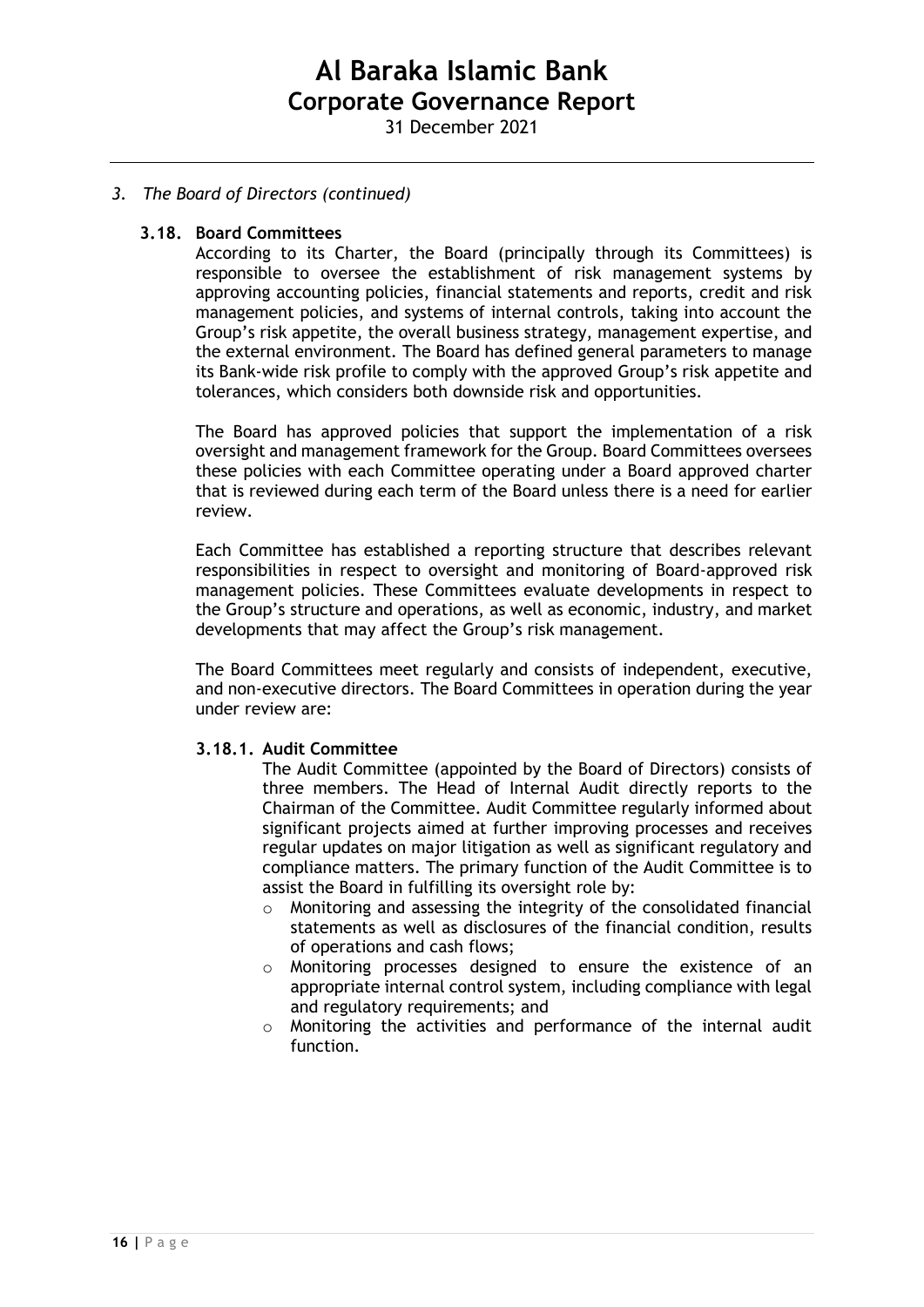31 December 2021

# *3. The Board of Directors (continued)*

### *3.18. Board Committees (continued)*

### *3.18.1. Audit Committee (continued)*

The Audit Committee reviews and (as appropriate) approves and recommends for the approval of the Board of Directors:

- o The interim and annual consolidated financial results;
- o Status updates on implementation on various regulatory reports;
- o Internal and external audit reports and status of their implementation (as appropriate);
- o New accounting and regulatory pronouncements and their implications.

The Committee used to assist the Board in fulfilling its governance responsibility by monitoring the implementation of a robust compliance framework by working together with the Management and the Sharia Supervisory Board. This function has been entrusted with the NRGC in November 2021. The composition of the Committee, the number of meetings held, and attendance of members are as follows:

| Director's name                                                               | <b>Meeting Dates</b> |     |     |                  |  |
|-------------------------------------------------------------------------------|----------------------|-----|-----|------------------|--|
|                                                                               | 03<br>Feb            | 06  | 05  | 09<br><b>Nov</b> |  |
|                                                                               |                      | May | Aug |                  |  |
| Abdulrahman Abdulla Mohamed (Chairman)                                        |                      |     |     |                  |  |
| Yousif Ali Bin Fadil (Member) <sup>(1)</sup>                                  |                      |     |     |                  |  |
| Dr. Khalid Abdulla Ateeg (Member)                                             |                      |     |     |                  |  |
| Adnan Abdulla Al-Bassam (Member) <sup>(2)</sup>                               |                      |     |     |                  |  |
| Was a member until 28 March 2021.<br>(1)<br>Become a member in 28 March 2021. |                      |     |     |                  |  |

Sheikh Esam Ishaq (Chairman of Sharia Supervisory Board) is a member of the Audit Committee with a voting right in respect of Sharia governance issues. He attends at least one meeting during the year or whenever necessary to provide guidance and advice on Sharia related matters, he also coordinate and link complementary roles and functions of corporate governance and Sharia Supervisory Board.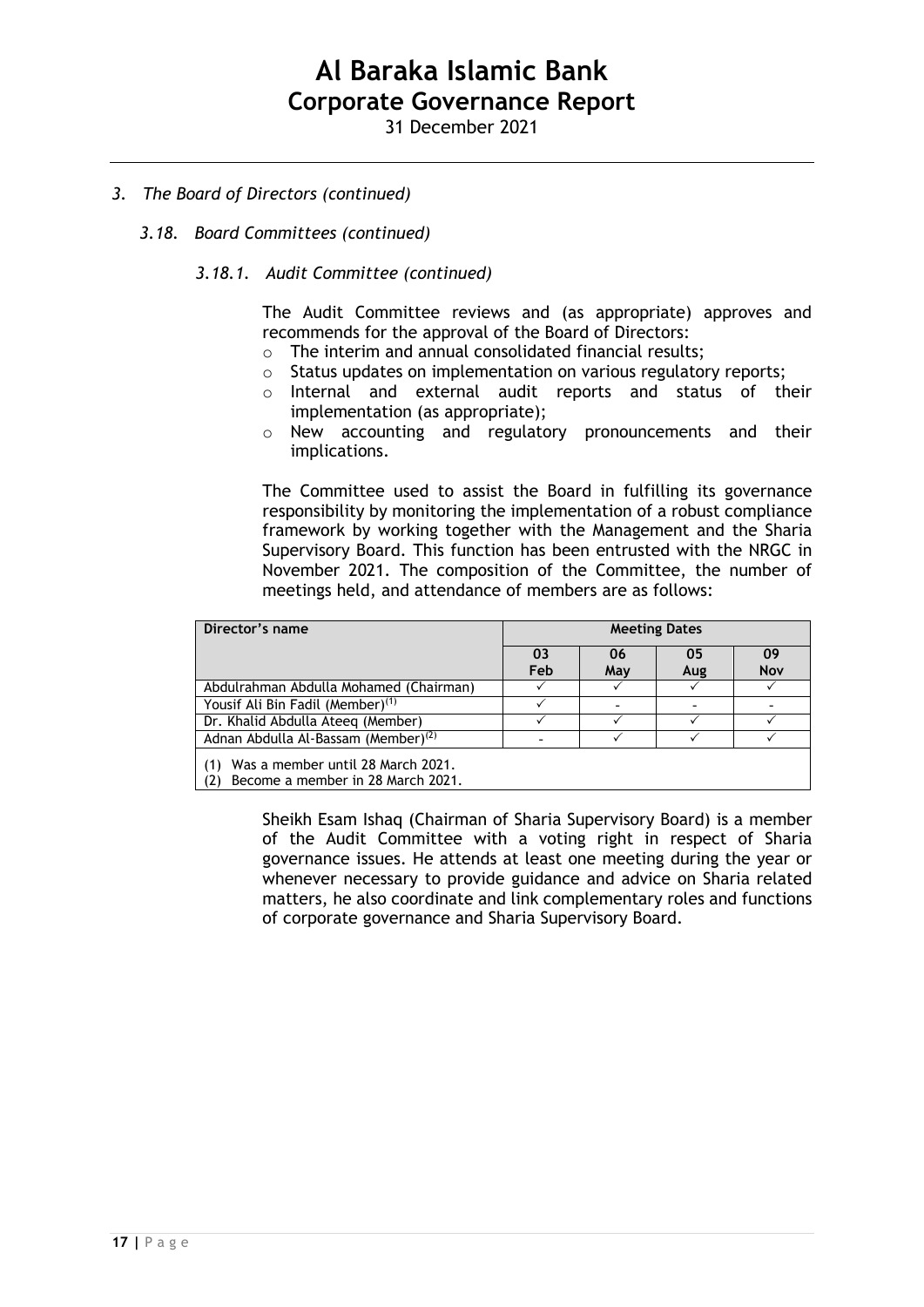31 December 2021

# *3. The Board of Directors (continued)*

*3.18. Board Committees (continued)*

## **3.18.2. Nomination, Remuneration & Governance Committee**

This Committee is responsible for assisting the Board in reviewing and overseeing the following responsibilities:

- o Board of Directors and individual Directors' performance;
- o Effectiveness of (and compliance with) the Group's corporate governance policies and practices;
- o Succession planning for the Board and Executive Management;
- o Staff remuneration policy and fees for Non-Executive Directors and Sharia Supervisory Board;
- o Approve, monitor, and review the remuneration system to ensure the system operates as intended;
- o Approve the remuneration policy and amounts for each Approved Person and Material Risk-taker, as well as total variable remuneration to be distributed, taking account of total remuneration including salaries, fees, expenses, bonuses and other employee benefits;
- o Ensure remuneration is adjusted for all types of risks and that the remuneration system takes into consideration employees that earn same short-term profit but take different amount of risk on behalf of the Group;
- o Ensure that for Material Risk-takers, variable remuneration forms a substantial part of their total remuneration;
- o Review the stress testing and back-testing results before approving total variable remuneration to be distributed including salaries, fees, expenses, bonuses and other employee benefits;
- o Carefully evaluate practices by which remuneration is paid for potential future revenues whose timing and likelihood remain uncertain. The Committee will question payouts for income that cannot be realized or whose likelihood of realization remains uncertain at the time of payment;
- o Ensure that (for approved persons in Financial Control, Risk Management, Internal Audit, Sharia Review, Internal Sharia Audit, Compliance, and Operations functions) the mix of fixed and variable remuneration is weighted in favor of fixed remuneration;
- o Recommend Board members remuneration based on their attendance and performance and in compliance with the provisions of the Commercial Companies Law promulgated by Decree No. (21) of 2001 and its amendments and pursuant to the provisions of Article No. (188) thereto; and
- o Make sure that appropriate compliance mechanisms are in place to ensure that employees commit themselves not to use personal hedging strategies or remuneration and liability-related insurance to undermine the risk alignment effects embedded in their remuneration arrangements.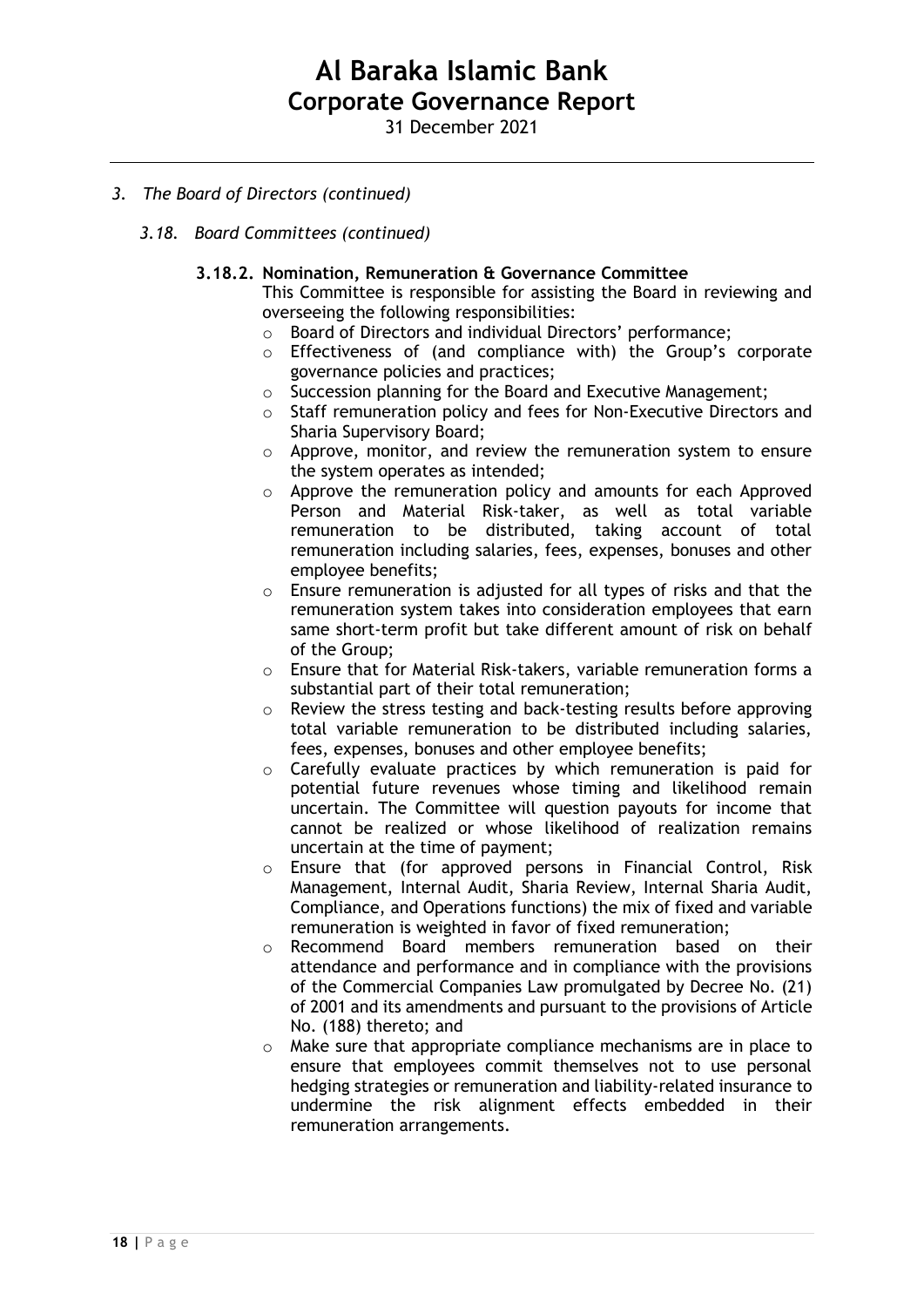31 December 2021

# *3. The Board of Directors (continued)*

## *3.18. Board Committees (continued)*

## *3.18.2. Nomination, Remuneration & Governance Committee (continued)*

The Board is ultimately responsible for the approval of the remuneration package. The Committee is guided by the need to (attract and retain) and at the same time link the rewards to clearly articulate corporate and individual performance parameters. In November 2021, this Committee was entrusted with the task of advising the Board on governance issues. The composition of the Committee, the number of meetings held, and attendance of members are as follows:

| Director's name                                                                                                                            | <b>Meeting Dates</b> |           |           |           |                  |
|--------------------------------------------------------------------------------------------------------------------------------------------|----------------------|-----------|-----------|-----------|------------------|
|                                                                                                                                            | 03<br>Feb            | 24<br>Mar | 27<br>May | 30<br>Sep | 01<br><b>Dec</b> |
| Saleh Salman Al-Kawari (Chairman) <sup>(1)</sup>                                                                                           |                      |           |           |           |                  |
| Abdulrahman Abdulla Al-Sayed (Member)                                                                                                      |                      |           |           |           |                  |
| Adnan Abdulla Al-Bassam (Member) <sup>(2)</sup>                                                                                            |                      |           |           |           |                  |
| Yousif Ali Bin Fadil <sup>(3)</sup>                                                                                                        |                      |           |           |           |                  |
| Dr. Khalid Abdulla Ateeq $(4)$                                                                                                             |                      |           |           |           |                  |
| Becomes the Chairman in 28 March 2021.<br>(1)<br>Becomes a member in 28 March 2021.<br>(2)<br>Was the Chairman until 28 March 2021.<br>(3) |                      |           |           |           |                  |

(4) Was a member until 28 March 2021.

#### **3.18.3. Executive Committee**

The primary purpose of this Committee is to consider specific matters delegated by the Board and make recommendations thereto or take decisions based on authorities specifically delegated by the Board. The Board Executive Committee also has the power and authority to approve certain credit and investment proposals. The composition of the Committee, the number of meetings held, and attendance of members are as follows:

| Director's name                                                                                   | <b>Meeting Dates</b> |           |           |           |           |                  |
|---------------------------------------------------------------------------------------------------|----------------------|-----------|-----------|-----------|-----------|------------------|
|                                                                                                   | 10<br>Feb            | 25<br>Apr | 14<br>Jun | 10<br>Aug | 10<br>Oct | 07<br><b>Dec</b> |
| Yousif Ali Bin Fadil (Chairman) <sup>(1)</sup>                                                    |                      |           |           |           |           |                  |
| Adnan Ahmed Yousif <sup>(2)</sup>                                                                 |                      |           |           |           |           |                  |
| Abdullatif Abdulrahim Janahi                                                                      |                      |           |           |           |           |                  |
| Abdulrazzag Abdulkhaleg Abdulla                                                                   |                      |           |           |           |           |                  |
| Hamad Abdulla Al-Ogab <sup>(3)</sup>                                                              |                      |           |           |           |           |                  |
| Appointed as Chairman on 28 March 2021.<br>(1)<br>His membership expired on 28 March 2021.<br>(2) |                      |           |           |           |           |                  |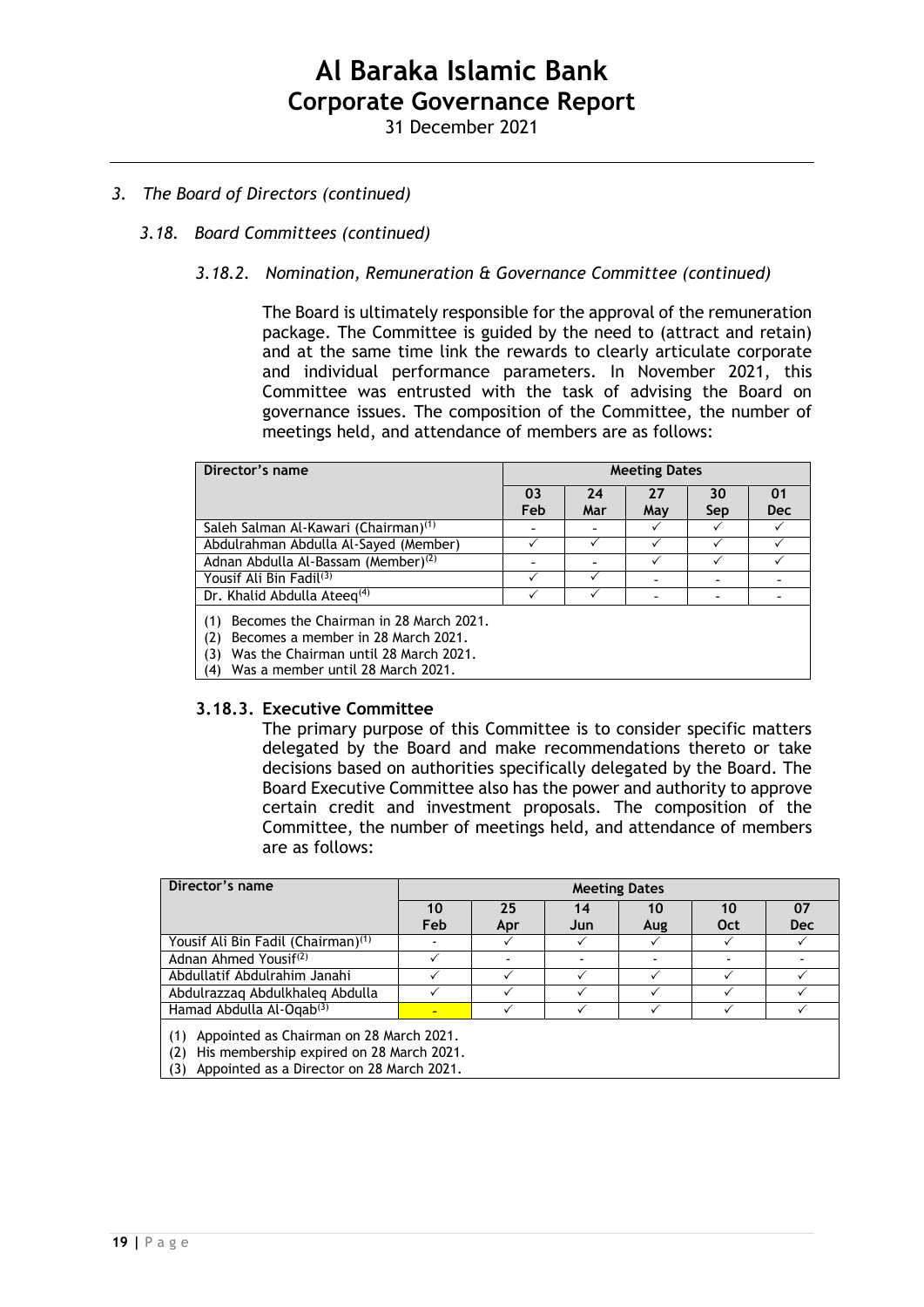31 December 2021

- *3. The Board of Directors (continued)*
	- *3.18. Board Committees (continued)*

## **3.18.4. Risk Management Committee**

The Board Risk Management Committee ("BRMC") is mandated to ensure that integrated risk management functions within the Group are effectively discharged. The Committee has the following overall responsibilities:

- o Ensure that sound risk management policies and practices are in place for a bank-wide risk management framework addressing the Group's material risks, and report the results of the Committee's activities to the Board of Directors.
- o Ensures day-to-day operations are executed within the boundaries set by the business and risk strategy, and risk appetite. Breaches of the risk appetite will result in immediate action at the appropriate management level.
- o Ensure that management understand and accepts its responsibility for identifying, assessing and managing risk.
- o Periodically review and monitor risk mitigation processes and periodically review and report to the Board of Directors:
	- the magnitude of all material business risks;
	- the processes, procedures and controls in place to manage material risks; and
	- the overall effectiveness of the risk management process.

The composition of the Committee, the number of meetings held, and attendance of members are as follows:

| Director's name                                                                                                                                                                        | <b>Meeting Dates</b> |           |           |                  |
|----------------------------------------------------------------------------------------------------------------------------------------------------------------------------------------|----------------------|-----------|-----------|------------------|
|                                                                                                                                                                                        | 24<br>Mar            | 30<br>Jun | 26<br>Sep | 05<br><b>Dec</b> |
| Saleh Salman Al-Kawari <sup>(1)</sup>                                                                                                                                                  |                      |           |           |                  |
| Abdulrahman Abdulla Mohamed                                                                                                                                                            |                      |           |           |                  |
| Dr. Khalid Abdulla Ateeq $(2)$                                                                                                                                                         |                      |           |           |                  |
| Abdulrahman Abdulla Al-Sayed (Chairman) <sup>(3)</sup>                                                                                                                                 |                      |           |           |                  |
| Adnan Abdulla Al-Bassam <sup>(4)</sup>                                                                                                                                                 |                      |           |           |                  |
| Was the Chairman until 28 March 2021.<br>(1)<br>Becomes a member in 28 March 2021.<br>(2)<br>Becomes the Chairman in 28 March 2021.<br>(3)<br>Was a member until 28 March 2021.<br>(4) |                      |           |           |                  |

#### **3.19. Conflict of interest**

Directors avoid any action, position, or interest that conflicts with an interest of the Group, or gives the appearance of a conflict. The Group annually solicits information from Directors in order to monitor potential conflict of interest, and Directors are expected to be mindful of their fiduciary obligations towards the Group. In the event of a situation involving a potential conflict of interest, Directors are encouraged to seek advice from the Group's Compliance Officer.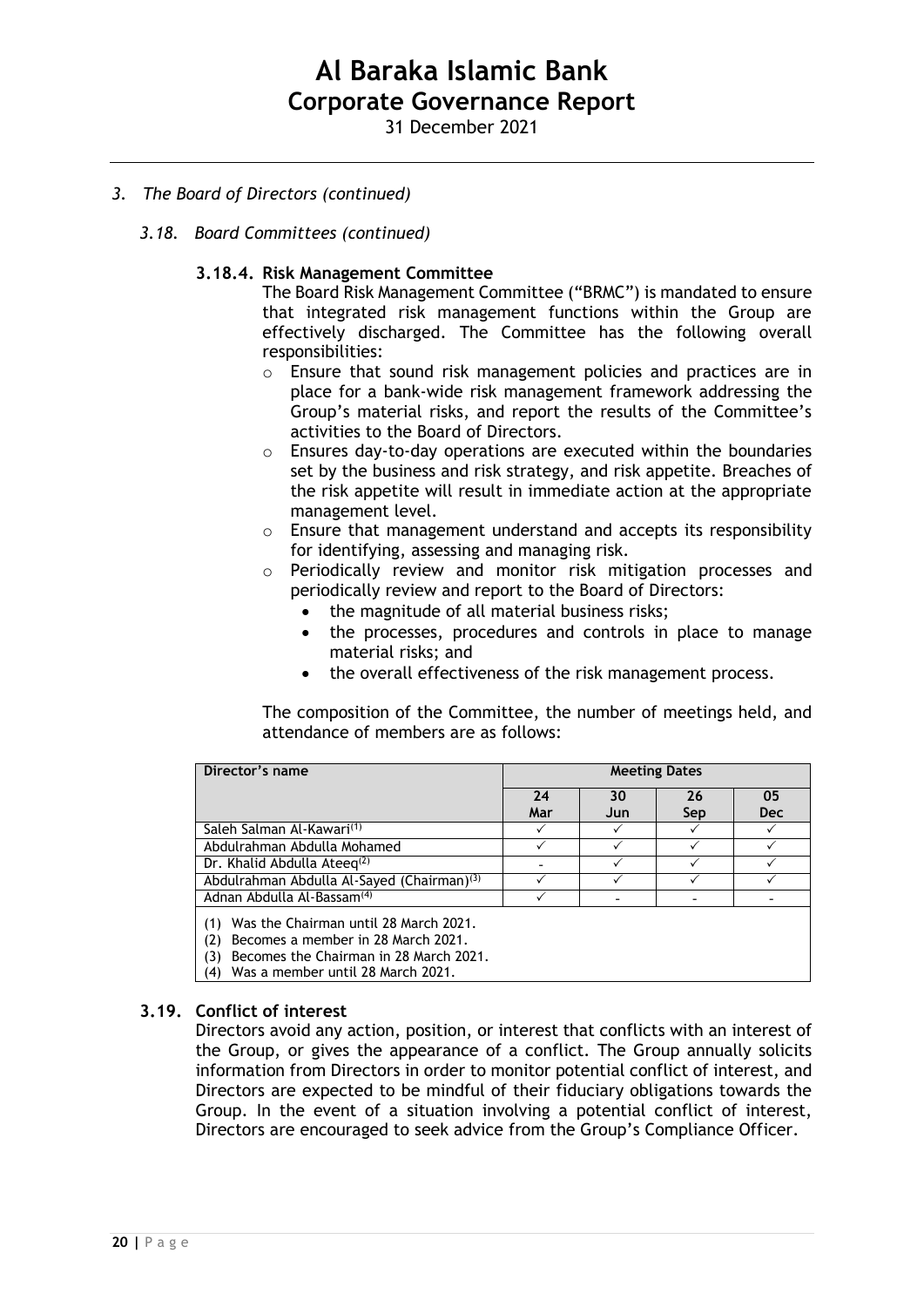31 December 2021

### **4. Management Committees**

In addition to the Board Committees, the Group has in place the following management committees with the CEO and/or his delegate functioning as the Chairman of these committees. Members of committees comprise of heads of relevant departments and functions.

### **4.1. Executive Management Committee ("EMC")**

EMC role is to oversee the implementation of the strategic objectives of the Group in relation to its business direction, operations, risk, expansion plans and overall policies and procedures.

## **4.2. Credit Committee ("CC")**

The management of credit risk starts with appointing experienced key personnel. The CC approves major credit decisions, guidelines and procedures to manage, control and monitor credit risk. All financing applications of significant amounts are approved at the Head Office or by the CC, while experienced senior credit officers at branches are given authority to approve financing with lower-risk exposure.

## **4.3. Asset Liability Management Committee ("ALCO")**

ALCO is the primary committee responsible for liquidity and funding risk management. The ALCO make decisions and proposes guidance to force the structure of the Group's assets and liabilities, funding requirements, and liquidity management in line with its overall strategic objectives.

## **4.4. Special Assets Committee ("SAC")**

The primary purpose of the SAC is to timely monitor and manage non-performing credit exposures, which show signs of weaknesses or default and place into question the full and timely recovery of all amounts due to the Group, in addition to monitoring the repossessed assets and investments and recommending action plans and classifications.

#### **4.5. Provisioning Committee ("PC")**

The PC is responsible for ensuring proper implementation of FAS 30 approved policy. It is mainly responsible to take decisions related to provisioning on the Group's non-performing assets.

# **4.6. Digital and IT Information Committee ("ITSC")**

The ITSC role is to govern the Group's short and long-term information technology strategies, investments, projects and initiatives to ensure they are enabling the Group's business objectives and aligned with the its strategies.

# **4.7. Executive Compliance Committee ("ECC")**

The ECC role is to ensure compliance with all relevant guidelines including internal policies, CBB guidelines, audit related observations, and AML programs.

#### **4.8. Human Resources and Compensation Committee ("HRC")**

The objective of HRC is to setup and maintain a sound human resources framework and to oversee the Group's recruitment and compensation processes to ensure its alignment with its overall strategy and objectives.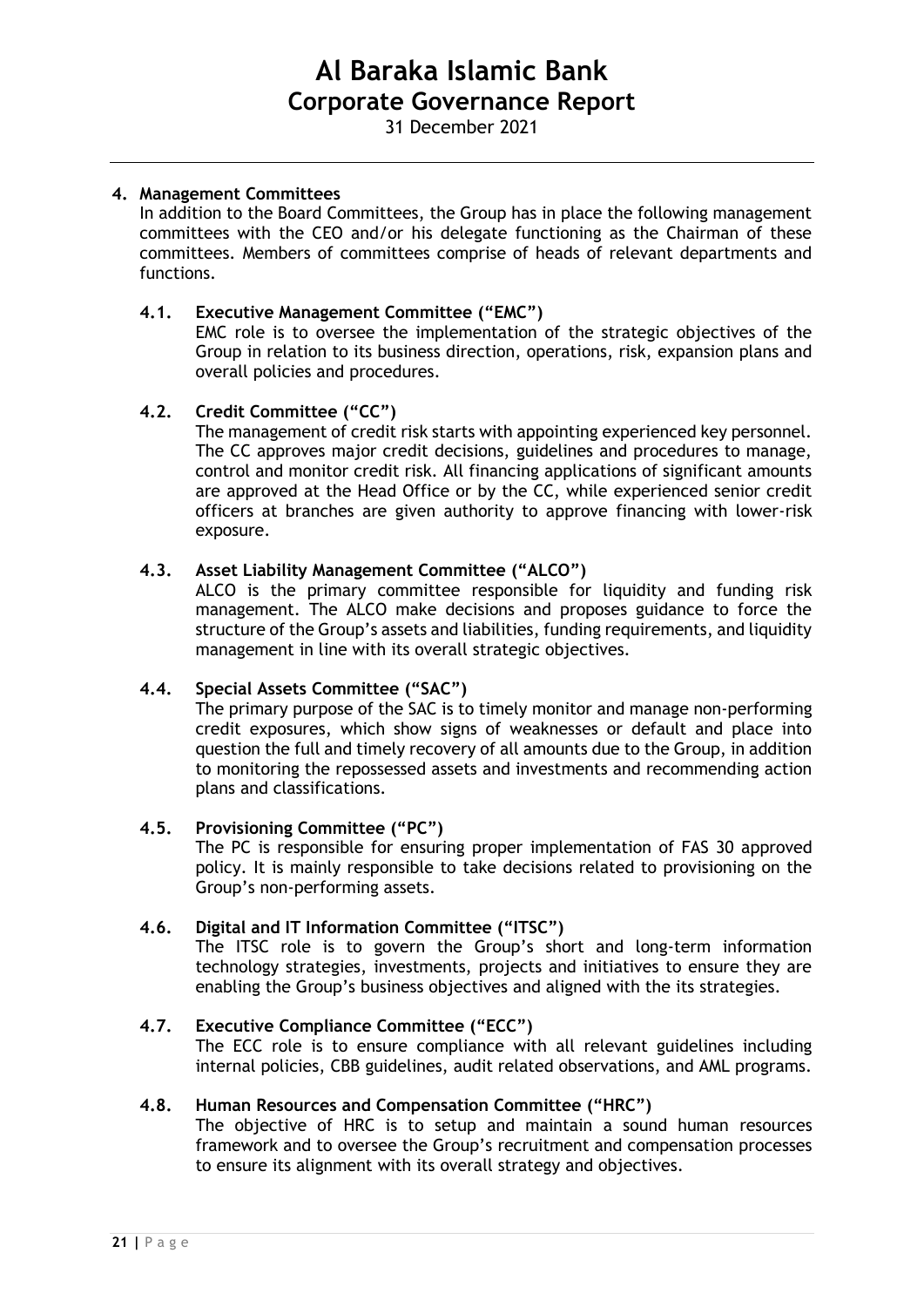### *4. Management Committees (continued)*

## **4.9. Human Resources and Compensation Committee ("HRC")**

The objective of HRC is to setup and maintain a sound human resources framework and to oversee the Group's recruitment and compensation processes to ensure its alignment with its overall strategy and objectives.

### **4.10. Zakat and Charity Committee ("ZCC")**

The primary purpose of ZCC is to manage the Group's zakat and charity payments and contributions.

#### **4.11. Executive Risk Management Committee ("ERMC")**

The primary purpose of ERMC is to support the Executive Management in performing the role of risk oversight, framework development, policy and methodology formulation, and independent monitoring and reporting of key risk issues.

### **4.12. Anti-fraud and Cyber Security Committee ("CSC")**

The primary purpose of CSC is to oversee the development and implementation of necessary policies, procedures, guidelines, standards and controls to protect the Group from possible fraud and Cyber Security risks, to be in line with the overall Group acceptable risk appetite and management frameworks. CSC is further responsible to review the effectiveness of Information and Cyber Security controls, data governance, privacy protection and related compliance requirements.

## **4.13. Business Continuity Planning Committee ("BCPC")**

The BCPC is responsible for the development and implementation of strategic framework to ensure the effective continuance of the Group operations in the event of a major crises or potential catastrophic event. It is further responsible for regular testing of the effectiveness of the business continuity planning activities across the Group premises, and the development, implementation and maintenance of the emergency management, response plans and related training.

#### **4.14. Follow-up Committee for pending internal and external issues**

The primary purpose of this Committee is to prompt the closure and resolution of pending internal and external findings reported by multiple stakeholders.

There is a clear division of responsibility between the Board and Management. The CEO is supported by his team of Executive Management team who is responsible for the implementation of Board resolutions, overall responsibilities of day-to-day operations, and operational efficiency. The Directors are kept abreast of the Group's performance through various monthly reports presented during the Board and its Committee's meetings.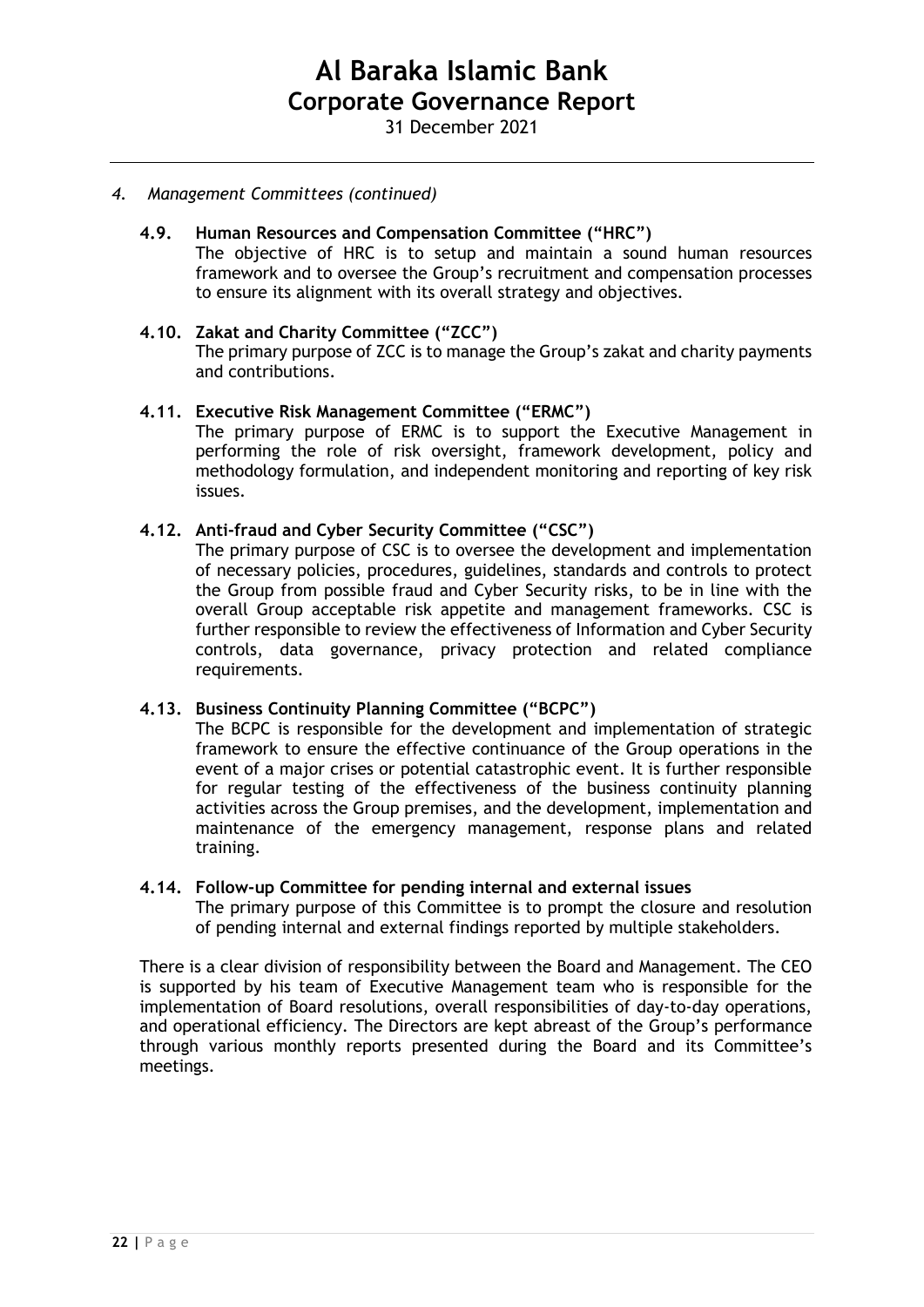31 December 2021

## **5. Internal Control**

The Board is responsible for the adequacy and effectiveness of the Group's system of internal control, which is supported by segregation of duties, enhanced system of internal control across all aspects of business, as well as strong support functions covering legal, regulatory, governance, reputation, finance, information technology, human resources, and strategy. Such system must be designed to manage the Group's key risk areas within an acceptable risk profile rather than eliminating the risk of failure to achieve the policies and business objectives. The Group's system of Internal Control includes:

- o An organization structure with clearly defined authority limits and reporting mechanisms to Executive Management and the Board.
- $\circ$  A risk management function with responsibility to ensure that risks are identified, assessed, and managed throughout the Group.
- o A set of policies and guidelines relating to credit risk management, asset and liability management, compliance, operational risk management, and business continuity planning.
- o An annual budgeting and monthly financial reporting system for all business units, which enables monitoring progress against plans, trends to be evaluated, and variances to be justified.
- $\circ$  An Internal Audit function to evaluate the adequacy and effectiveness of governance, risk and control systems, and to review management's compliance with policies and procedures.

The key processes that have been established in reviewing the adequacy and integrity of the system of internal control with respect to financial reporting include the following:

- $\circ$  Board established committees that assist in ensuring the effectiveness of the Group's daily operations, and ensures they are in accordance with the corporate objectives, strategic plans and annual budgets as well as approved policies and business directions.
- o The Internal Audit Department checks for compliance with policies and procedures and the effectiveness of the internal control systems on an ongoing basis using samples and rotational procedures and highlights significant findings in respect of any non-compliance. Audit is carried out on all departments and branches, the frequency of which is determined by the level of risk assessed, to provide an independent and objective report. The annual audit plan is reviewed and approved by the Audit Committee. Findings of audits are submitted to the Committee for review during their periodic meetings.
- $\circ$  The Board Audit Committee reviews internal control issues identified by the Internal Audit Department, regulatory authorities, Executive Management, and external auditors and evaluate the adequacy and effectiveness of the risk management and internal control systems. The Committee also reviews the internal audit function with particular emphasis on the scope and quality of internal audit. The minutes of the Committee meetings are presented to the Board of Directors on periodic basis.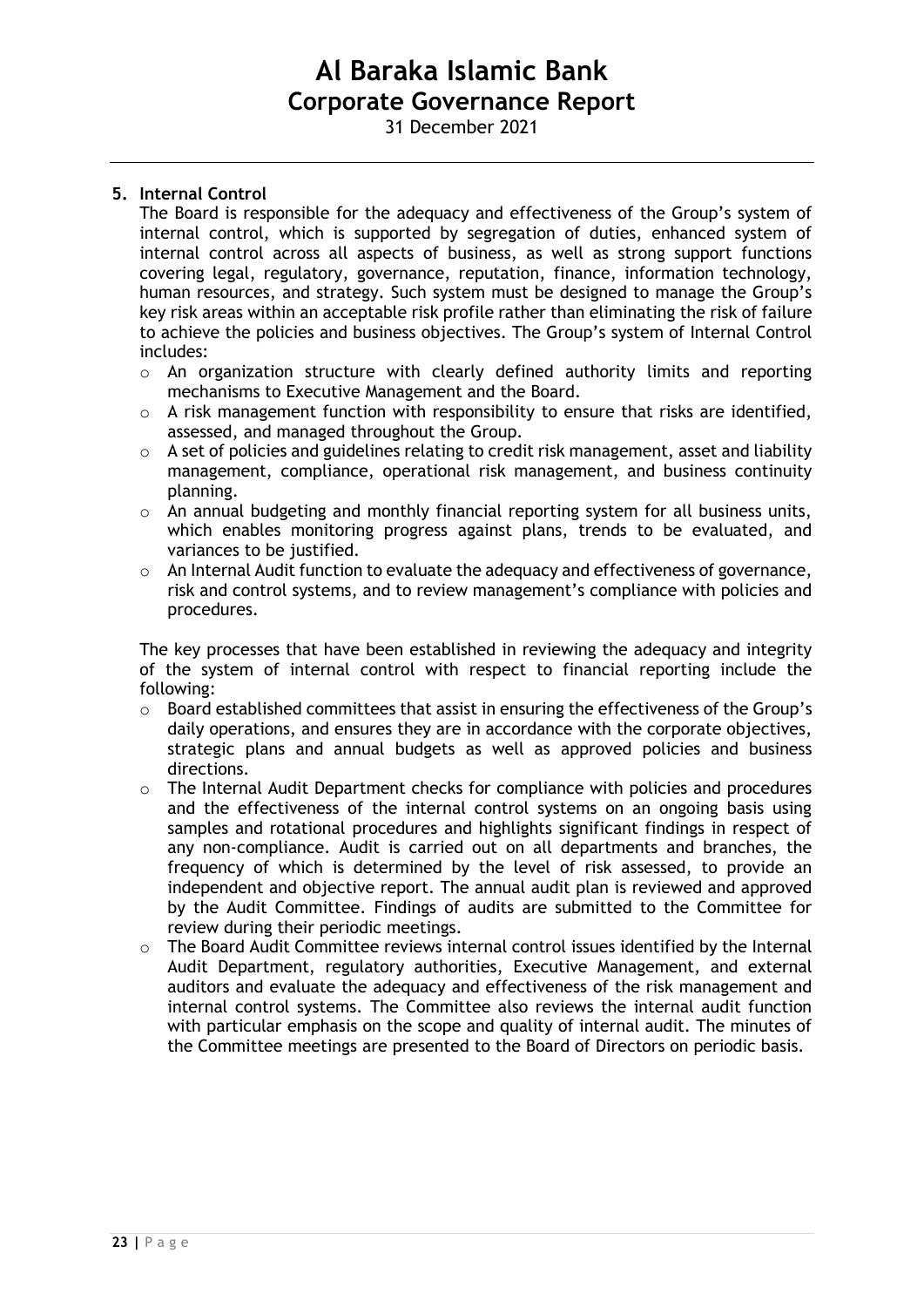### *5. Internal Control (continued)*

The governance arrangements, systems and controls employed by the Group also ensure Sharia compliance and how these meets applicable standards, and if there is less than full compliance, an explanation of the reasons for non-compliance.

The Group is committed to avoid recognizing any income generated from non-Sharia compliant sources. Accordingly, all non-Sharia compliant income is transferred to a charity fund where the Group uses these funds for social welfare activities. The statement of sources and uses of charity fund (disclosed within the Annual Report) provides further information.

#### **6. Risk Management**

### **6.1. Risk Management Framework**

The Group is committed to comply with Basel and IFSB guidelines and to CBB requirements. Risk management framework aims at proactive management of risks throughout the life cycle of a financial transaction including its operating circumstances from origination to final disposal from the books of the Group.

The Group's risk management framework is regularly reviewed and continuously enhanced to facilitate a comprehensive assessment of the various types of risk that the Group is (and may be) exposed to; risks such as credit, market, operational, liquidity, profit rate, concentration, reputation, compliance, etc.

The contagion effect of Covid-19 pandemic has continued during 2021 affecting the global economy. In order to minimize the impact of pandemic-related stress in the Kingdom of Bahrain, the Government and CBB have continued to provide support and several forbearance measures, including deferral of instalments, relaxations on Expected Credit Losses, as well as relief on liquidity ratios and capital buffers. Keeping in mind the uncertain market conditions, the Group has been closely monitoring its liquidity and funding profile, the impact of the pandemic on its financing customers. The Group also carried out extensive stress testing to assess its ability to withstand continued and even worsening economic conditions. The results of the stress tests and scenario analysis reinforced the strength of the Group's capital and liquidity profile.

In line with the regulatory guidelines and best practices, the Group has taken initiatives to enhance its risk management framework, which consists of aligning policies and procedures, reviewing various processes and controls, creating awareness sessions, and enhancing reporting culture across the Group. The Group's already established Internal Capital Adequacy Assessment Process ("ICAAP") and Internal Liquidity Adequacy Assessment Process ("ILAAP") continued to aid the management of both daily and larger, strategic risks.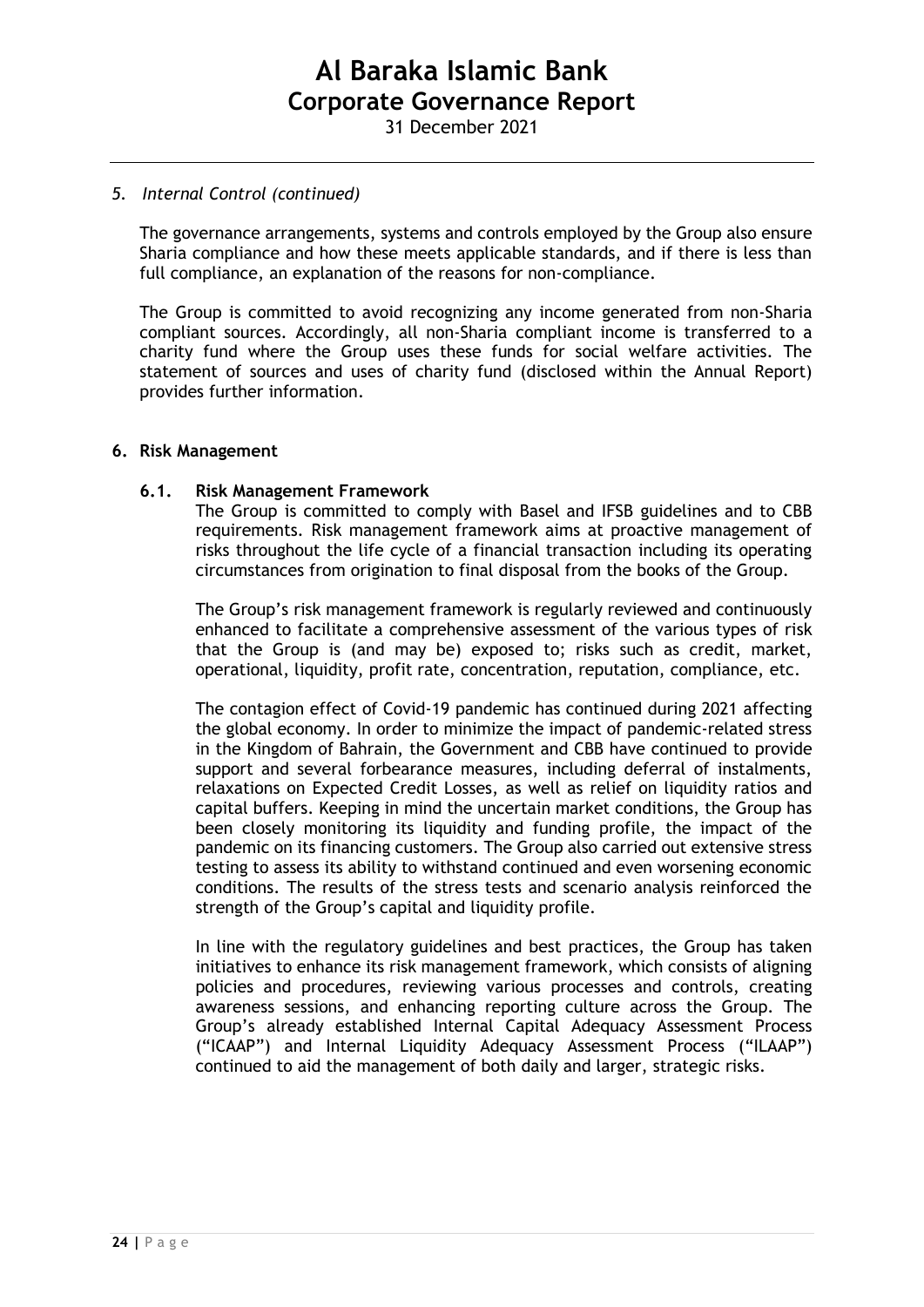31 December 2021

### *6. Risk Management (continued)*

#### *6.1. Risk Management Framework (continued)*

The aim of the Group's ICAAP and ILAAP is to manage all risks that could impact the capital and liquidity positions in a structured way, using internally developed approaches to measure, monitor, and manage these risks at all times. The Group maintains a prudent and disciplined approach to risk-taking by upholding a comprehensive set of risk management policies, processes, and limits, employing professionally qualified people with the appropriate skills, investing in technology and training, and actively promoting a culture of sound risk management at all levels.

Risk management governance originates at the Board level, and cascades through to the CEO and business units, via policies and delegated authorities, which ensures Board-level oversight and a clear segregation of duties between those who originate and those who approve risk exposures.

The Board has an overall responsibility for validating and approving the policies, defining the risk tolerance, and establishing the risk strategy for an effective risk management framework. The responsibility of risk governance lies with the different Board and Management Committees, who in turn, define and monitor the relevant risks to the organization (both financial and non-financial risks, including credit ,market, liquidity, operational, compliance, strategic, reputational, and legal). The Group has constituted various management committees with specific roles and responsibilities to review and endorse relevant risk parameters on an ongoing basis.

The Group follows a policy of Enterprise-wide Risk Management ("ERM"), which aligns strategy, policies, charters, people, processes, technology and knowledge in order to evaluate and manage the opportunities, threats and uncertainties that the Group may face in its ongoing efforts to create shareholder value. The ERM places emphasis on accountability, responsibility, independence, reporting, communications, and transparency. The risk management framework of the Group is structured upon:

- o Core risk principles overriding principles governing all activities and risk monitoring procedures; and
- $\circ$  Specific risk policies appropriate policies, framework documents, procedures and processes implemented to manage specific risks to which the Group is exposed.

The Group's ERM process is based on three lines of defense:

Business and Support Management. Each of the Group's business and support units, including Material Risk-takers, own and manage the risks, including compliance risks, inherent-in/or arising-from the business process, and are responsible for having controls in place to mitigate key risks and promoting a culture of compliance and control.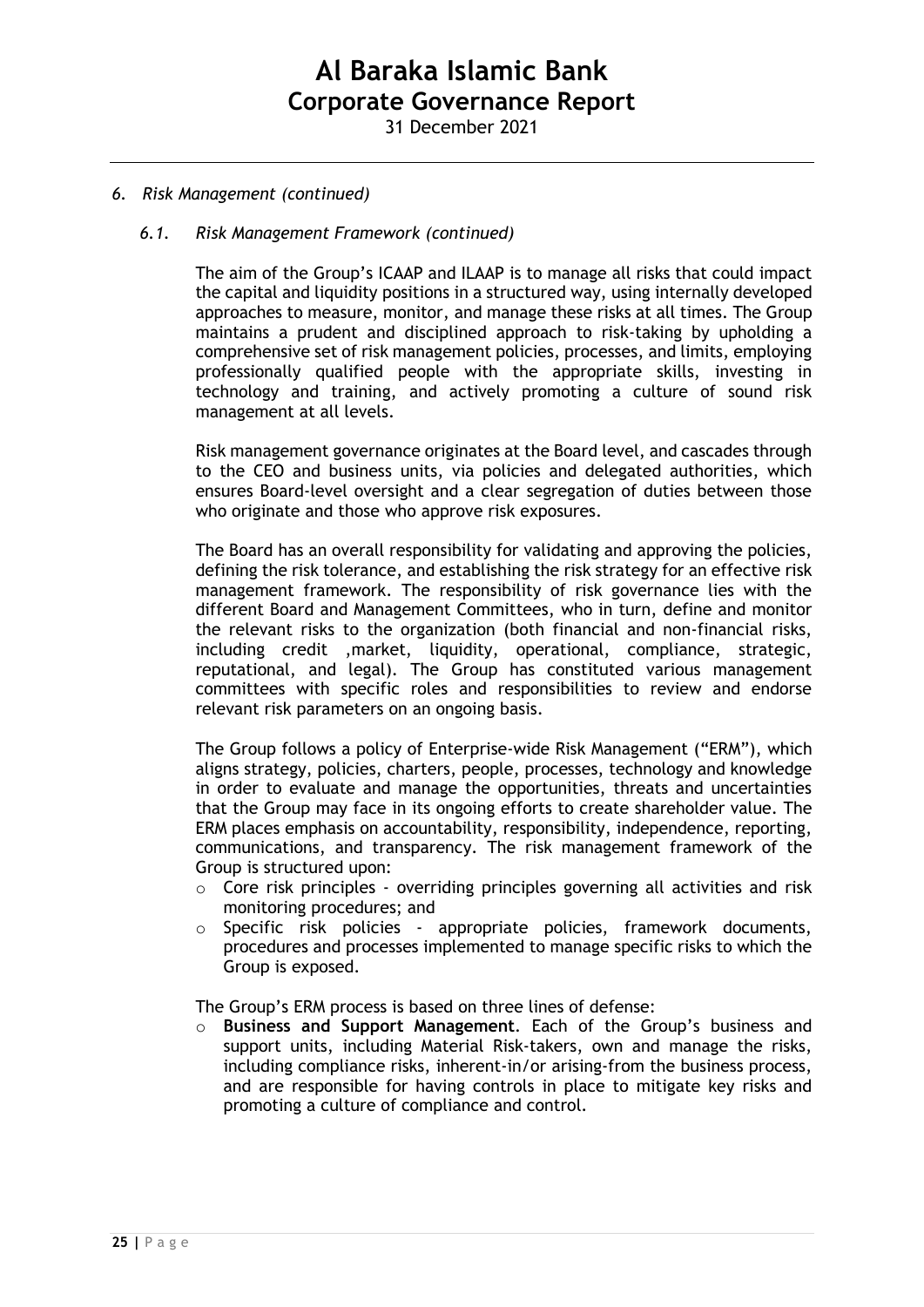31 December 2021

## *6. Risk Management (continued)*

- *6.1. Risk Management Framework (continued)*
	- o **Independent Control Functions**. The Group's independent control functions, including Compliance, Legal, Information Security, and Risk, set standards according to which the Group and its business units are expected to manage and oversee risks, including compliance with applicable laws, regulatory requirements, policies and standards of ethical conduct. The Risk Management Department ("RMD") is responsible for formulating and monitoring the Group's policies related to all aspects of risk, developing the framework for risk measurement and coordinating with the relevant departments for all necessary steps for adhering to Basel requirements under CBB rules, and guidelines of the Ultimate Parent. RMD is also responsible for introducing and implementing risk measurement software/tools, monitoring the Group's compliance with risk measurement standards, providing the management with reports on various risks, and providing subject matter expertise on their respective risk areas. The Head of RMD reports directly to the BRMC and provides regular updates on the Group's risk profile and recommendations. In addition, among other things, the independent control functions provide advice and training to the Group's businesses and establish tools, methodologies, processes, and oversight of controls used by the businesses to foster a culture of compliance and control, and to satisfy risk management standards.
	- Internal Audit. The Group's Internal Audit function independently reviews activities of the first two lines of defense discussed above based on a riskbased audit plan and methodology approved by the Board of Directors.

The risk appetite statement reflects the level and type of risk that the Group is willing to assume, in order to achieve its strategic and business objectives, keeping in mind the obligations to its stakeholders. The Group has a well-defined risk appetite framework, which consists of the risk appetite statement (with both qualitative and quantitative measures) along with:

- o Well-defined performance metrics in the form of KPI's;
- o Risk limits, exposure criteria, restrictions and controls, financing and investment standards as laid out in the internal risk policies and procedures manual;
- $\circ$  Capital and liquidity benchmarks monitored in the ALCO meetings:
- $\circ$  Key business and risk management objectives, goals, and strategy, defined in business, investment, and risk management strategies; and
- o Management and oversight structures in the Group through Executive Management and Board Committees. The risk appetite defines the desired performance levels, which in turn are embedded into management of the various risks within the Group as well as the capital of the Group and is integrated into the strategic, capital, and risk management planning process across the business verticals.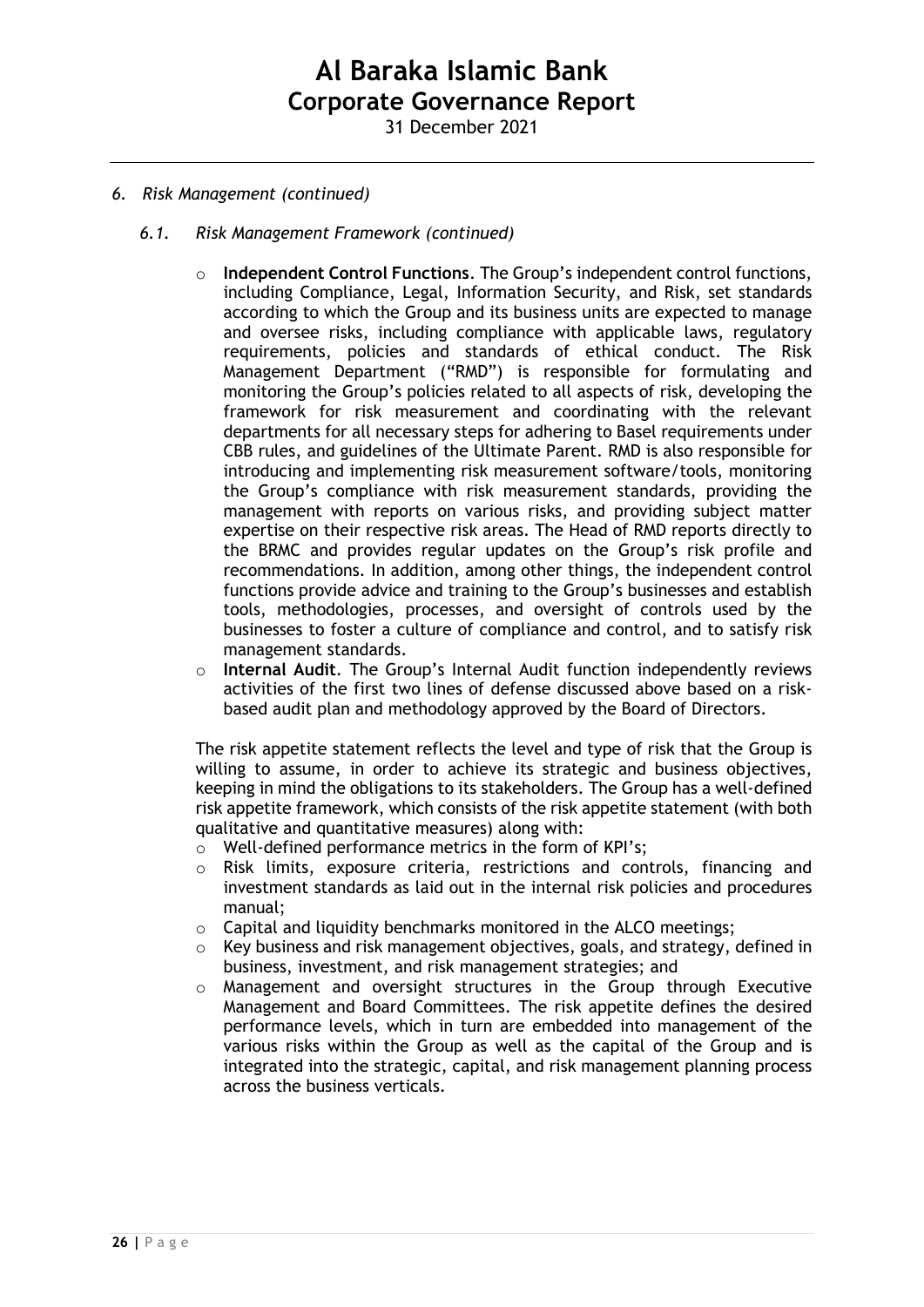31 December 2021

### *6. Risk Management (continued)*

#### *6.1. Risk Management Framework (continued)*

Further, the Board periodically reviews the risk management policies, limits, and risk strategies to cope with the changing economic environment and Group's risk appetite.

The Group believes that accurate, reliable, and timely information is vital to support decisions regarding risk management at all levels. On an ongoing basis, the Group will also continue to strengthen its risk management processes and invest in relevant risk management infrastructure in order to be more robust and responsive to the increasingly complex business environment. The requirements span a diverse range of risk functionality including review of credit and market risk analysis systems, strategic planning, asset and liability management, performance measurement, operational risk and regulatory reporting, as well as trading and trade-processing systems and staff supporting systems. Further, it employs Information and cyber security measures to protect the confidentiality, integrity, and availability of Group's information when required by the business.

Data reconciliation is established to provide the integrity of the information used and appropriate security controls around all systems. The Group has a Board approved comprehensive business continuity framework in place and the plan is tested periodically to ensure that the impact of any potential disaster on its operations is minimal.

The Group is committed to meet the highest standards of ethics in all areas of its operations. The Compliance Department ensures that the Group's operations are in line with all applicable laws and regulations, sending periodic regulatory information to the regulatory bodies, advises and keeps Executive Management informed on the implication of compliance laws and regulations on the Group's operations.

#### **6.2. Credit Risk Management**

The Group's risk management philosophy is based on a well-defined policy, trained and experienced employees, and effective systems. The Credit Risk Management Policy dictates the credit risk strategy. This policy spells out the target markets, risk acceptance/avoidance levels, risk tolerance limits, preferred levels of diversification and concentration, credit risk measurement, monitoring and controlling mechanisms. The Group has tailored credit approval processes to suit the customer, product, sector and exposure types. The credit policy articulates the Credit Risk Management Framework, including:

- o key credit risk management principles;
- o delegation of authority;
- o credit risk management program;
- $\circ$  counterparty credit risk management for financing, trading and investment activities;
- o aggregate limits, beyond which credit applications requires higher level of approvals ; and
- o single name/aggregation exposures, beyond which exposures must be reported to the Board.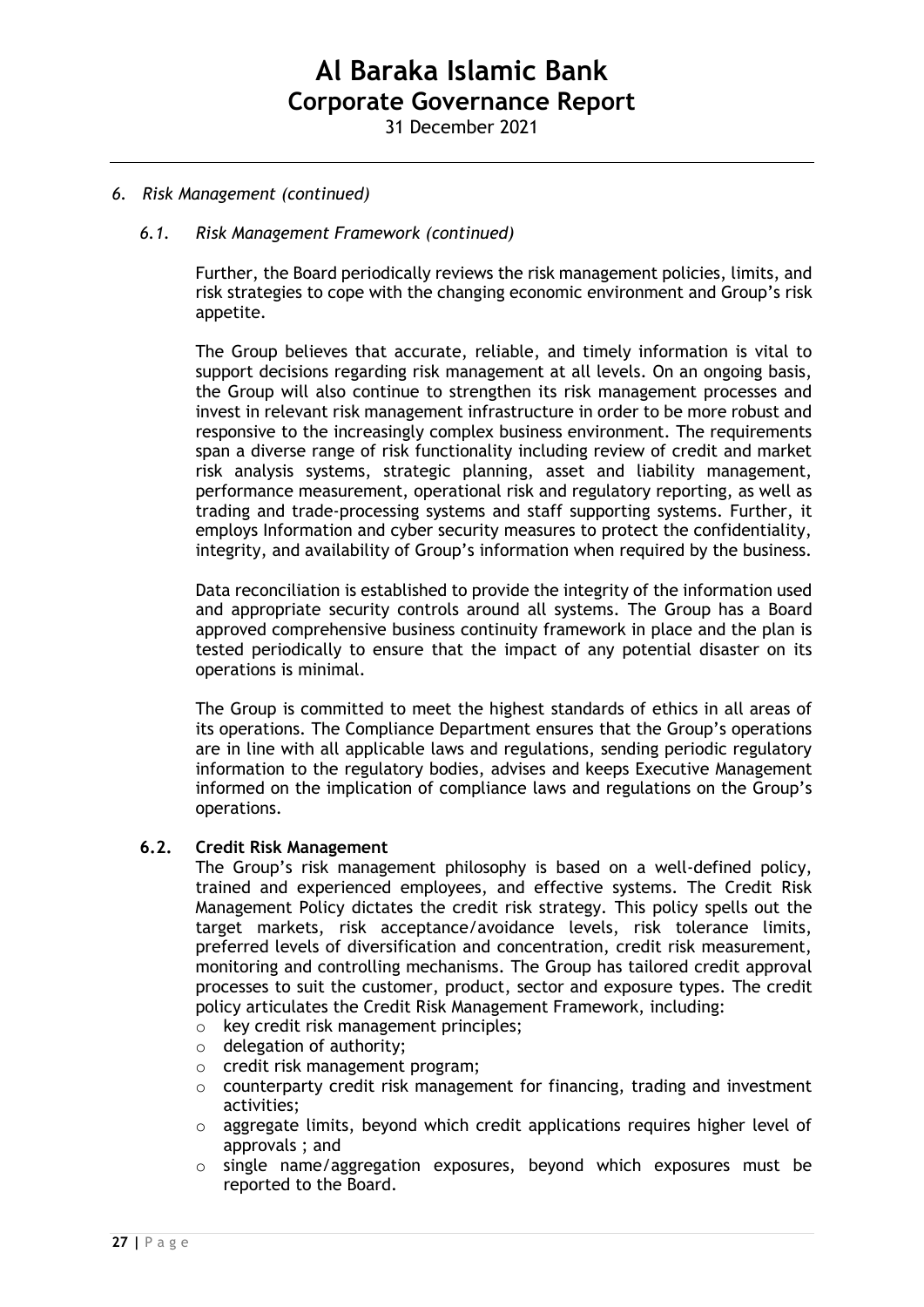31 December 2021

### *6. Risk Management (continued)*

### *6.2. Credit Risk Management (continued)*

The credit policy is reviewed regularly to ensure up to date guidelines for new credit approvals, renewals or changes in the existing terms and conditions of the previously approved credit policies. The Group has a dedicated team of experienced credit review professionals who identify risk at an early stage and take proactive measures to minimize the impact. The Group uses a state-of-theart rating system to support the internal credit models to estimate Probability of Default, Loss Given Default, and Exposure at Default parameters.

RMD tracks arrears to ensure operational efficiency and compliance with the granting and follow-up policy by identifying changes in trends and variances from tolerance levels. Arrears percentages are reported regularly and are evaluated on various verticals such as product, branch, industry levels, etc., Branch performance and targets include arrear targets, appropriately balanced with sales and profit targets.

Proactive Credit Risk Management practice in the form of studies of rating distribution, portfolio analysis of all financing assets, periodic review of industry, country, currency, counter-party, single-obligor and concentration of exposures are only some of the prudent measures; the Group is engaged in mitigating risk exposures.

#### **6.3. Market, Liquidity, and Profit Rate Risk Management**

The Group manages market, liquidity, and profit rate risks through its ALCO process. The ALCO is primarily entrusted with the task of market and liquidity risk management. The Committee decides on product pricing, mix of assets and liabilities, stipulates liquidity and profit rate risk limits and monitors them, articulates Group's profit rate view and determines the Group's business strategy.

The Group has a well-established framework for market and liquidity risk management with the asset liability management, Funds Transfer Pricing ("FTP"), profit rate risk and the Treasury Policies forming the fulcrum for procedures, processes and structure. It has a major objective of protecting the Group's net profit in the short run and equity value in the long run for enhancing shareholders wealth.

According to Basel recommendations on liquidity management, the Group measures liquidity according to two criteria: (1) normal business, reflecting dayto-day expectations regarding the funding of the Group; and (2) crisis scenario, reflecting simulated extreme business circumstances in which the Group's survival may be threatened. The Group also carries out behavior analysis of customer funds to measure the retention rate of funds with different time buckets, using statistical techniques. The important aspect of market risk management includes profit rate risk management and the pricing of assets and liabilities.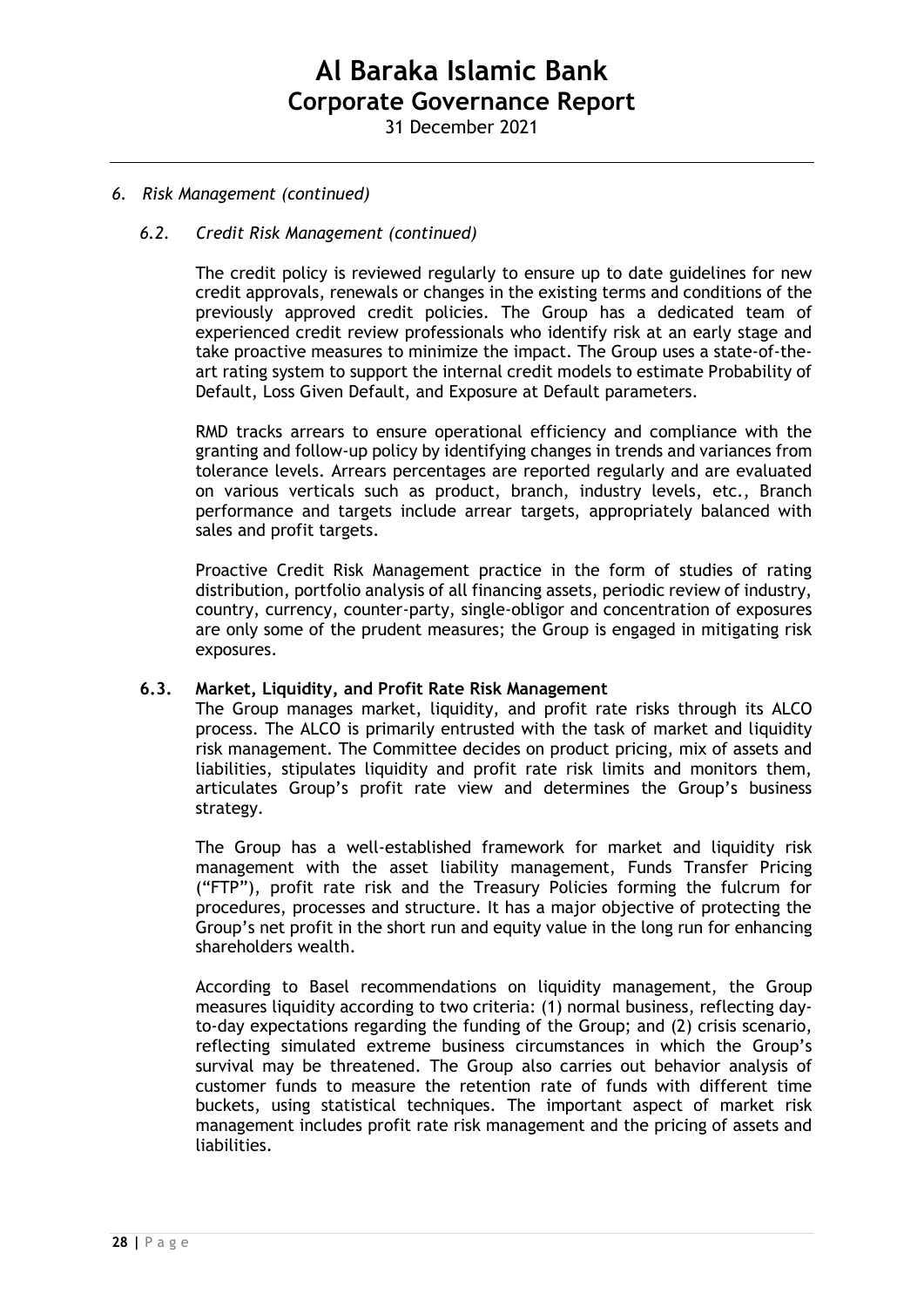#### *6. Risk Management (continued)*

### *6.3. Market, Liquidity, and Profit Rate Risk Management (continued)*

ALCO has determined the most appropriate liquidity horizon for the Group as three months for the normal business scenario and six months for the crisis business scenario. This means that holding sufficient liquid funds for three months is acceptable for normal business purposes but six months would be more prudent in the event of a liquidity crisis.

The Group's liquidity policy is to hold sufficient liquid assets to cover its committed statement of financial position requirements, plus its budgeted expenses for the liquidity horizon, plus its forecast investment commitments over the liquidity horizon. The Group continues to strengthen its liquidity management activities in order to ensure that it maintains a stable funding base and strong liquidity during the prevailing period of global market crisis.

In addition, the Group ensures the availability of adequate liquidity at all times through systematic funds planning, maintenance of liquid investments and focus on more stable funding sources. The Group implements regular stress testing and review of its liquidity strategy and report results regularly to the Board.

#### **6.4. Operational Risk Management**

The objectives of operational risk management is to identify, measure, mitigate, and monitor operational risk, and promote risk awareness and a healthy risk culture within the Group. Risk quantification and awareness helps management set priorities in their actions and allocate people and resources.

The Group manages operational risk through internal controls and standard operating procedures that are updated regularly to reflect the current business environment. The Group systematically reviews its business areas to minimize the risk of financial losses due to sanctions, claims, or reputational damages resulting from non-compliance with legislation, rules, and standards.

Operational risk management within the Group aims to have a healthy balance between the exposure to these risks and tools to manage them. The Group has established a consistent framework for monitoring, assessing, and communicating operational risks and the overall operating effectiveness of the internal control environment. The operational risk management framework has been developed with the objective to ensure that operational risks within the Group are identified, monitored, managed, and reported in a structured, systematic, and consistent manner.

The management of operational risk has two key objectives:

- o To minimize the impact of operational losses suffered in the normal course of business [\(expected losses\)](http://reports.barclays.com/ar12/riskmanagement/operationalriskmanagement.html) and to avoid or reduce the likelihood of suffering an extreme (or unexpected) loss; and
- o To improve the effective management of the Group and strengthen its brand and external reputation through efficient delivery of services.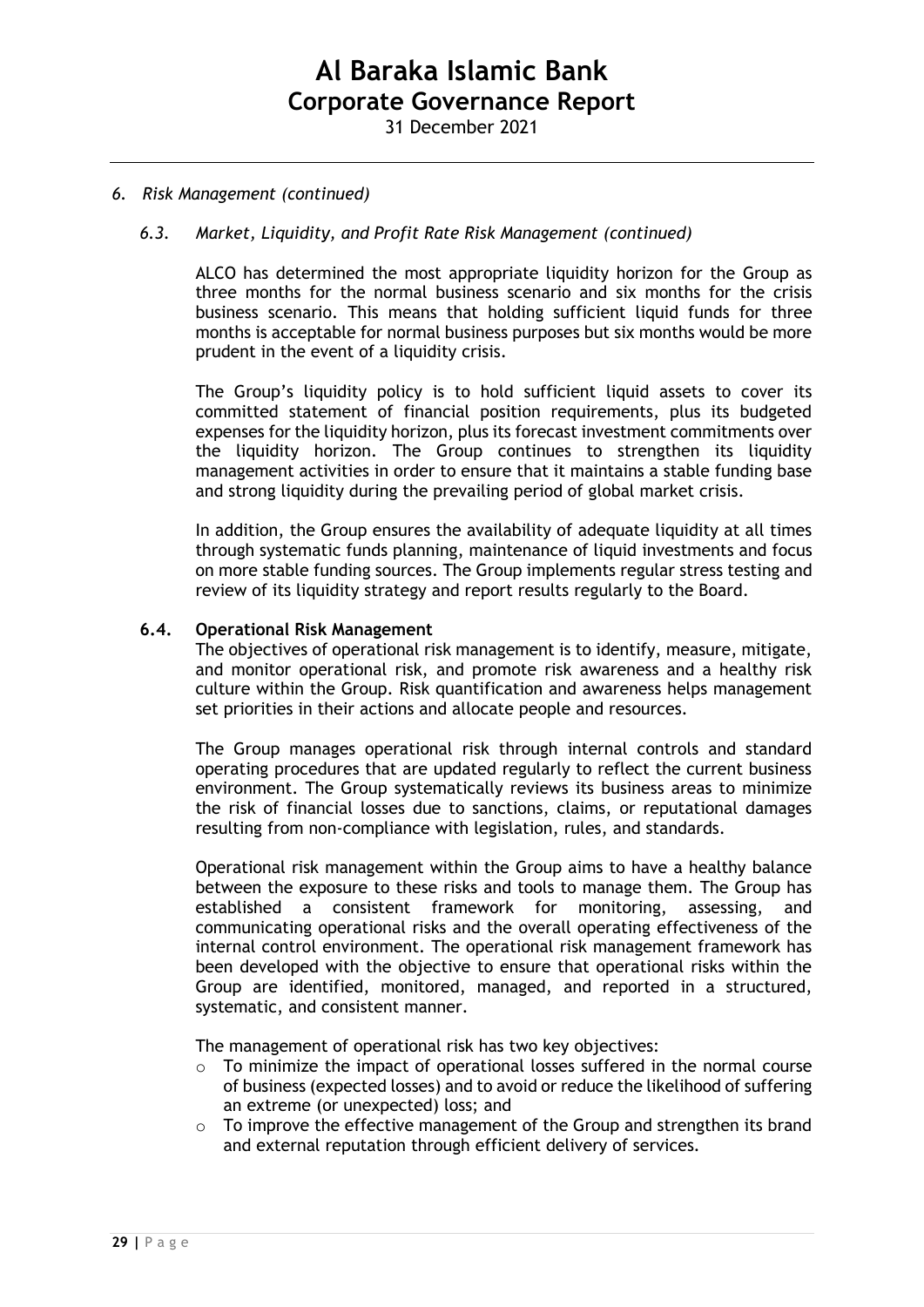31 December 2021

#### *6. Risk Management (continued)*

#### *6.4. Operational Risk Management (continued)*

A key component of the operational risk framework is a set of a core operational risk standards, which provides guidance on the baseline control to ensure a controlled and sound operating environment. The process for operational risk management includes the following steps:

- o Identify and assess key operational risks;
- o Design controls to mitigate identified risks;
- o Establish key risk and control indicators;
- o Implement a process for early problem recognition and timely escalation;
- o Produce a comprehensive operational risk report; and
- o Ensure that sufficient resources are available to actively improve the operational risk environment and mitigate emerging risks.

The Group has a comprehensive system of internal controls, systems and procedures to monitor and mitigate risk, it also institutionalized the approval process of new product, services, and outsourcing to identify the risk inherent in such activities.

Information Technology ("IT") risk is managed in accordance to an IT policy (which covers risk governance, communication, monitoring, assessment, mitigation and acceptance). Centralized functional control is exercised over all computer system developments and operations. The Group employs information and cyber security controls in accordance to regulatory requirements and best practices to manage the risk and ensure protection of the Group products and services from all cyber threats, in line with the business directions and digital transformation strategy.

Moreover, the Group has a security operations center, digital protection and threat informed intelligence tools to proactively protect the business with the increase demand on data protection, privacy and continuity of services. The Group closely monitors cyber threats and data privacy, and as mitigating actions:

- o Continues to strengthen and significantly invest to enhance its ability to prevent, detect, and respond to the ever-increasing and sophisticated threat of cyber-attacks. Specifically, the Group enhanced its capabilities to protect against increasingly sophisticated malware, denial of service attacks and data leakage prevention, and enhanced security event detection and incident response processes.
- $\circ$  Cyber risk is a Board priority topic and is regularly reported at Board-level to ensure appropriate visibility, governance, and executive support for ongoing cybersecurity program.
- o Participate in intelligence sharing with both law enforcement and industry schemes to help improve understanding of/and ability to respond to the evolving threats faced by the Group and peers within industry.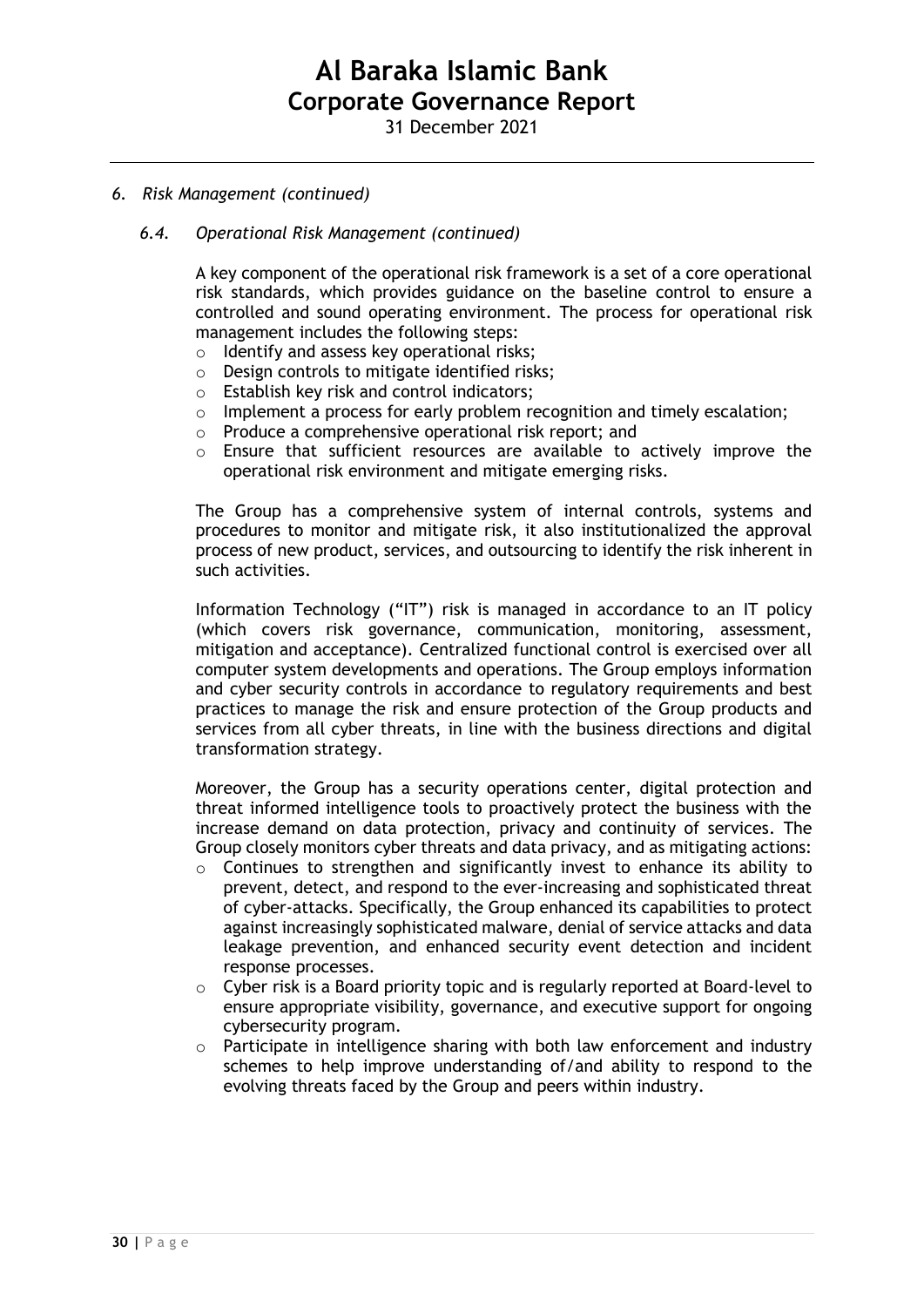#### *6. Risk Management (continued)*

## *6.4. Operational Risk Management (continued)*

The Compliance Officer, who is approved by CBB, manages compliance in the Group. The main responsibility of the Compliance function is to ensure that the Group is complied with all applicable rules and regulations. The Internal Audit function through the Risk-based Internal Audit, compliments the Group's ability to control and mitigate risk.

The Group has nominated a dedicated officer to look after the business continuity framework on an ongoing basis and carryout periodic tests to ensure its preparedness to manage the operations with minimum/no disruptions in the event of any unforeseen situation.

The Group continually refines and strengthens existing policies, procedures, and internal control measures; conduct internal reviews, compliance monitoring, and comprehensive audits to prevent or minimize unexpected losses, and when necessary to cope with the growth in Group's size and complexity.

### **6.5. Capital Management**

Capital management is an ongoing process of ensuring adequate capital is available to meet regulatory capital requirements and ensure optimum capital usage. The Group has implemented a dedicated capital management system, which calculates the capital adequacy ratios in line with CBB and Basel guidelines. Using this system, exposures are measured so that account level data is correctly used for calculating risk weights, credit conversions and allocation of credit risk mitigants.

#### **6.6. Compliance**

Compliance risk is the potential that the procedures implemented by the entity to ensure compliance with relevant statutory, regulatory, and supervisory requirements are not adhered to, inefficient, or ineffective. The Group manages compliance risk through the following key activities:

- $\circ$  Creating awareness through the training of employees and other affected stakeholders on the impact and responsibilities related to legislative requirements;
- o Monitoring and reporting on the level of compliance with legislative requirements; and
- $\circ$  Providing assurance that the risks related to regulatory requirements are identified, understood, and effectively managed.

The Group is committed to (and requires all its employees to display) the highest standards of integrity, professionalism, and ethical behavior, and to comply with all relevant laws, rules, and standards when conducting the business. The Group's Compliance function is an independent function that identifies, evaluates, advises on, monitors and reports on compliance risk. The Risk Management Department (together with Internal Audit and Compliance Departments) provides independent assurance that all types of risk are being measured and managed in accordance with the policies and guidelines set by the Board of Directors.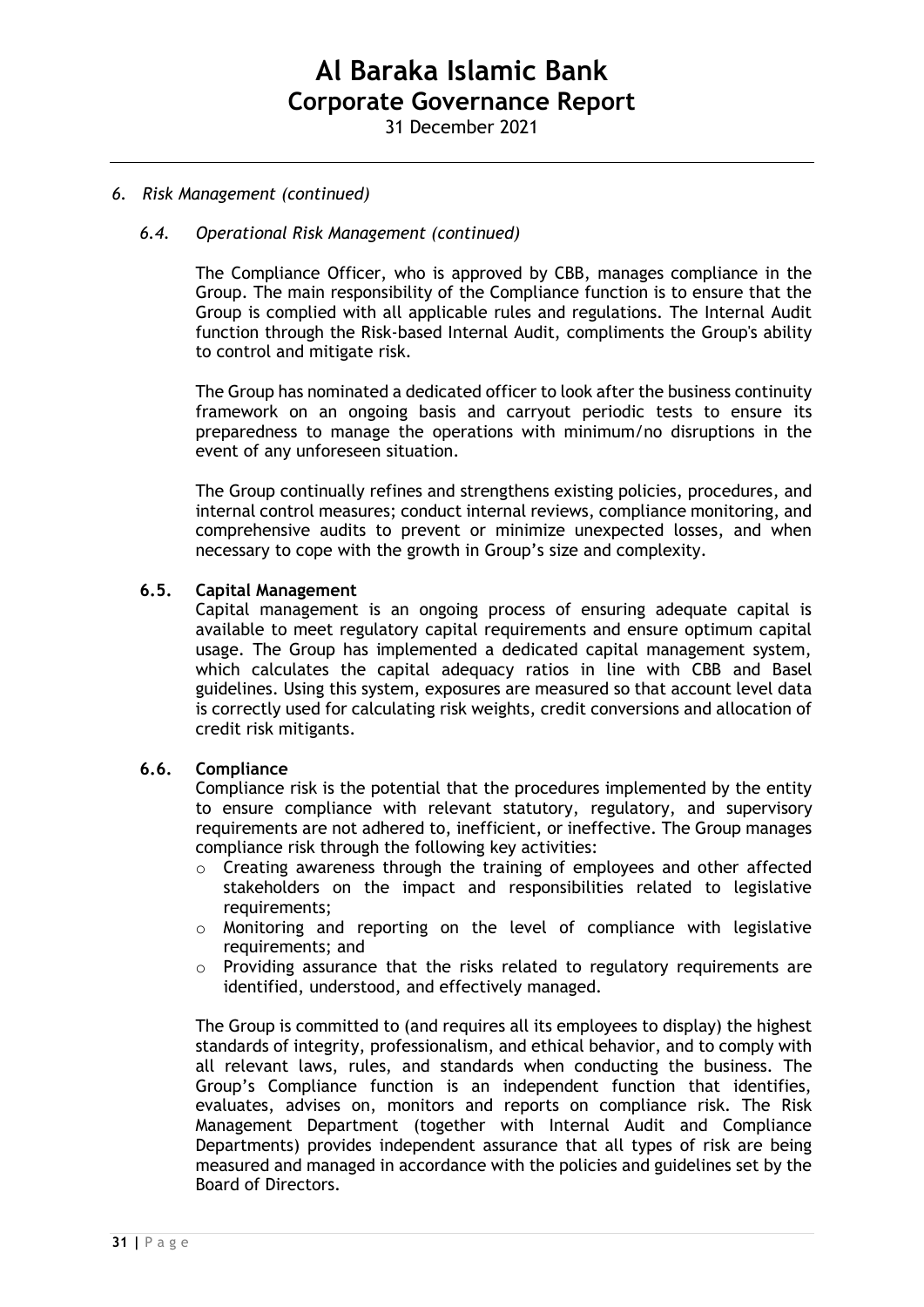31 December 2021

# **7. Code of Business Conduct and Ethics for members of the Board of Directors**

The Group maintains a Board approved policy on the employment of relatives, which establishes minimum standards regarding the employment of immediate family members or other relatives throughout every phase of the employment relationship (such as recruiting, hiring and internal transfers). The Group needs to obtain NRGC approval for any appointment of first or second-degree relatives if they relates to any Board member, Sharia Supervisory Board, or Executive Management. Recruitment of third or fourth degree relatives may be allowed. However, should not work in positions where there is an actual, potential, or perceived conflict of interest or opportunity for collusion, this includes (but not limited to) where one individual may be able to assign, process, review, approve, audit financial transactions, or otherwise affect the work of the others through direct oversight on each other. Human Resources Department and Risk Management Department are both responsible to examine applications before recruitments to ensure no actual or potential conflict of interest exists according to the approved policies, particularly the Code of Conduct and Conflict of Interest policies. Accordingly, any hiring decision relating to a relative must be made in consultation with the Internal Audit. The principles of this policy also apply to transferring employees from one Department to another, promoted, or upgraded.

The Group's Code of Business Conduct and Ethics applies to members of the Board, as well as Executive Management, officers, employees, agents, consultants and others, when they are representing for the Group. The Board of Directors and Executive Management acts ethically at all times and acknowledge their adherence to the approved policies. Any waiver of the Code of Business Conduct and Ethics for a Director or Executive Officer may be granted only by the Board or the appropriate Board Committee, and must be promptly disclosed to the shareholders.

The Code is intended to focus the Board and each Director on areas of ethical risks, provide guidance to Directors to help them recognize and deal with ethical issues, provide mechanisms to report unethical conduct, and help foster a culture of honesty and accountability. Each Director must comply with this Code. Directors should communicate any suspected violations of this Code promptly to the Chairman of the Audit Committee. Violations will be investigated by the Board or by a person delegated by the Board and appropriate action will be taken in the event of any violations of the Code.

The Code is intended to serve as a source of guiding principles for Directors, who are encouraged to bring questions about particular circumstances that may implicate one or more of the provisions of this Code to the attention of the Chairman of the Audit Committee, who may consult with inside or outside legal counsel as appropriate.

## **7.1. Expectations from the Board**

- o Adherence to the highest standards of honest and ethical conduct, including proper and ethical procedures in dealing with actual or apparent conflicts of interest between personal and professional relationships
- $\circ$  Full, fair, accurate, sensible, timely and meaningful disclosures in the periodic reports required to be filed with the regulatory authorities;
- o Compliance with applicable laws, rules, and regulations;
- To redress misuse or misapplication of the Group's assets and resources;
- o The highest level of confidentiality and fair dealing within and outside the Bank.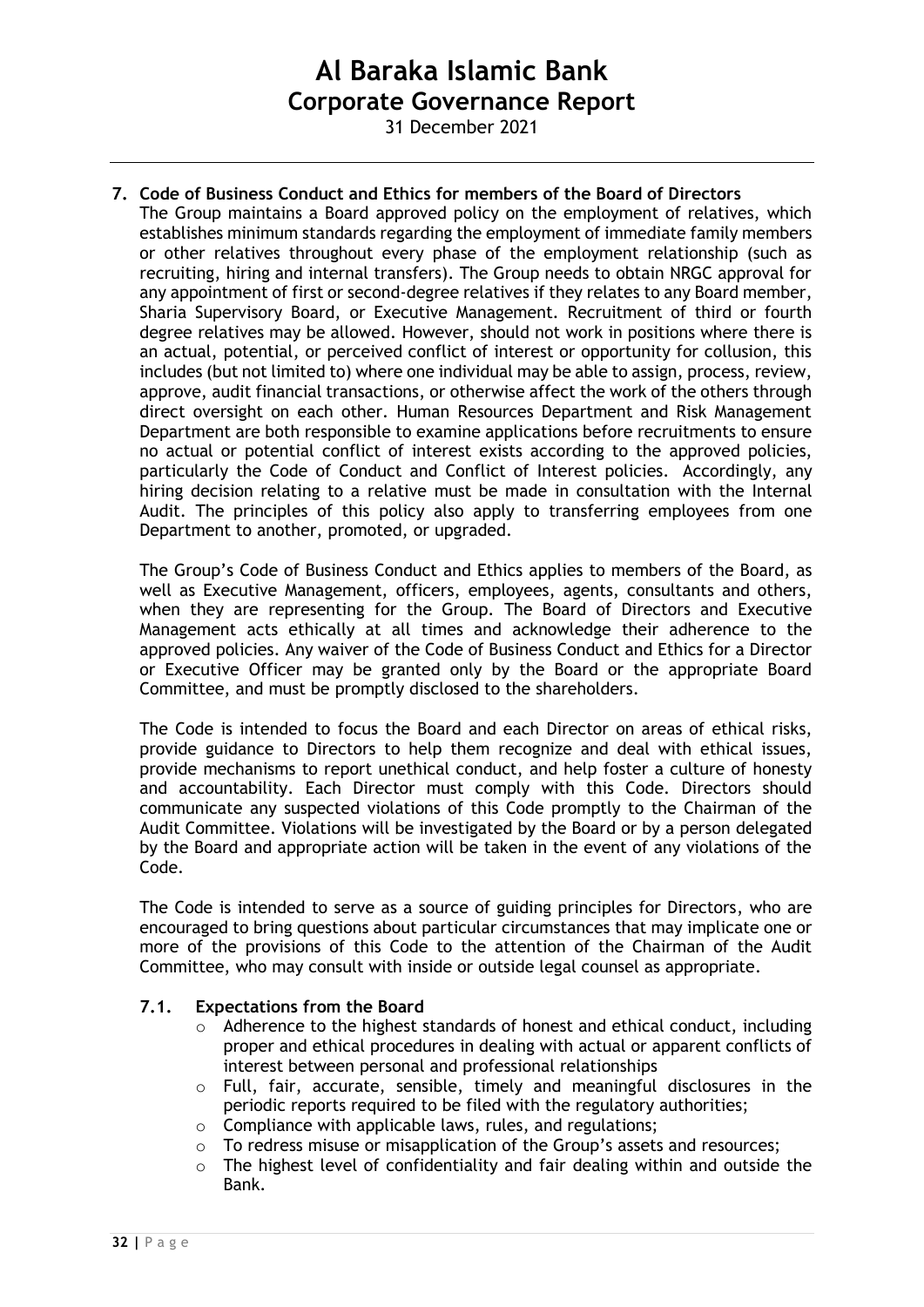31 December 2021

## *7. Code of Business Conduct and Ethics for members of the Board of Directors (continued)*

## **7.2. Conflict of interest**

A conflict of interest occurs when personal interest of any Board member interferes (or appears to interfere in any way) with the interests of the Group. Every Board member has a responsibility to the Group, its shareholders and to each other. Although this duty does not prevent them from engaging in personal transactions and investments, however, it demands they avoid situations where a conflict of interest might occur or appear to occur. They are expected to perform their duties in a way that do not conflict with the Group's interest, some of the more common conflicts from which directors must refrain, however, are set out below:

- o **Business interests** any Board member considers investing in securities issued by the Group's customer, supplier or competitor, must ensure that these investments do not compromise their responsibilities to the Group. Many factors including size and nature of the investment; ability to influence the Group decisions; access to confidential information of the Group or of the other entity, and the nature of the relationship between the Group and the customer, supplier or competitor should be considered in determining whether a conflict exists. Additionally, Board members should disclose to the Group any interest that they have which may conflict with Group's business.
- o **Related parties** as a rule, Board members should avoid conducting Group's business with a relative or any counterparty in which the relative or other person is associated in any significant role. If such a related-party transaction is unavoidable, Board members must fully disclose the nature of the related party transaction to the appropriate authority as per the corporate governance guidelines approved by the Board. Any dealings with a related party must be conducted in such a way that no preferential treatment is given to that party.
- o **Use of Group's assets and resources**  each Board member has a duty to the Group to advance its legitimate interests while dealing with Group's assets and resources. Board members are prohibited from:
	- Using the Group property, information, or position for personal gain;
	- Acting on behalf of the Group in any transaction in which they or any of their relative(s) have a significant direct or indirect interest;
- o **Gifts** soliciting, demanding, accepting or agreeing to accept anything where any such gift is more than modest in value, or where acceptance of the gifts could create the appearance of a conflict of interest;

In the case of any other transaction or situation giving rise to conflicts of interest, the appropriate authority should after due deliberations decide on its impact.

## **7.3. Confidentiality**

Board members should maintain the confidentiality of information entrusted to them and any other confidential information about the Group that comes to them, from whatever source, in their capacity as a Board members, except when disclosure is authorized or legally mandated.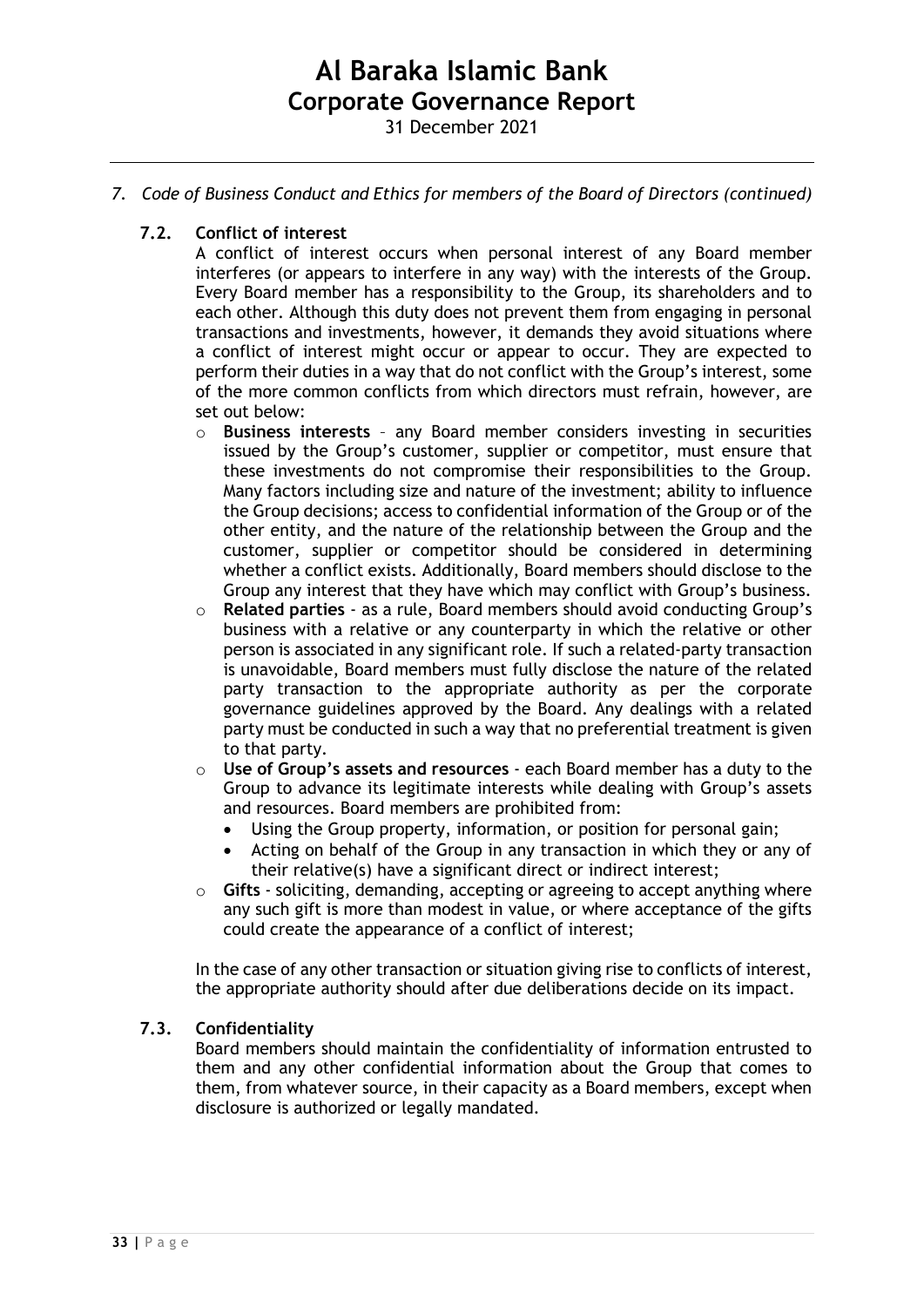### *7. Code of Business Conduct and Ethics for members of the Board of Directors (continued)*

#### **7.4. Communications Policy**

The Group uses all available avenues to communicate with its stakeholders, in line with the principle of transparency and disclosure that is integral to good corporate governance. This includes wide use of corporate publications, website, direct mailers, electronic mail and local and regional media (through press releases), for the purposes of advertising and providing information on the Group's progress.

The Group's commitment to provide timely, accurate, and balanced disclosure of all material information to a broad audience is guided by the relevant regulatory guidelines and disclosure policies of the Ultimate Parent.

Furthermore, the Group maintains a website ([www.albaraka.bh](http://www.albaraka.bh/)), which includes information of interest to various stakeholders including regulatory authorities. Information available on the website includes annual reports, quarterly reviewed financial statements, and carries updates of any significant events and regulatory requirements. The Group's quarterly results are published in Arabic and English newspapers, are posted on the Group's website.

The Board acknowledges the importance of continuous communication with shareholders, including AGM's. Shareholders are therefore encouraged to participate in such meetings. The Board oversees communications with shareholders and other stakeholders. This includes reviewing and/or approving key disclosure documents (e.g. financial statements, etc.).

The Group communicates with shareholders through the annual report and by providing information at the AGM. Individual shareholders can raise matters related to their shareholdings and the business of the Group. The Group provides detailed information about its corporate governance structure and other related information. Shareholders are given the opportunity to ask questions at the AGM.

According to the Group's policy, the Chairman and the CEO are the primary spokespersons responsible for communicating company's information to the community and the media. For the purpose of these guidelines, the community refers to existing and potential investors of the Group, analysts and market professionals. Where appropriate, the Group may authorize other officers to communicate with the community or the media as part of its investor relations or public communications program.

Executive Management and Relationship Managers deals (on case-by-case basis) with investors and customers queries. Additional information for the community is provided through:

- o One-to-one meetings and conference calls with Executive Management;
- o Road shows, investor conferences and conference calls; and
- o Financial and subject-specific presentations.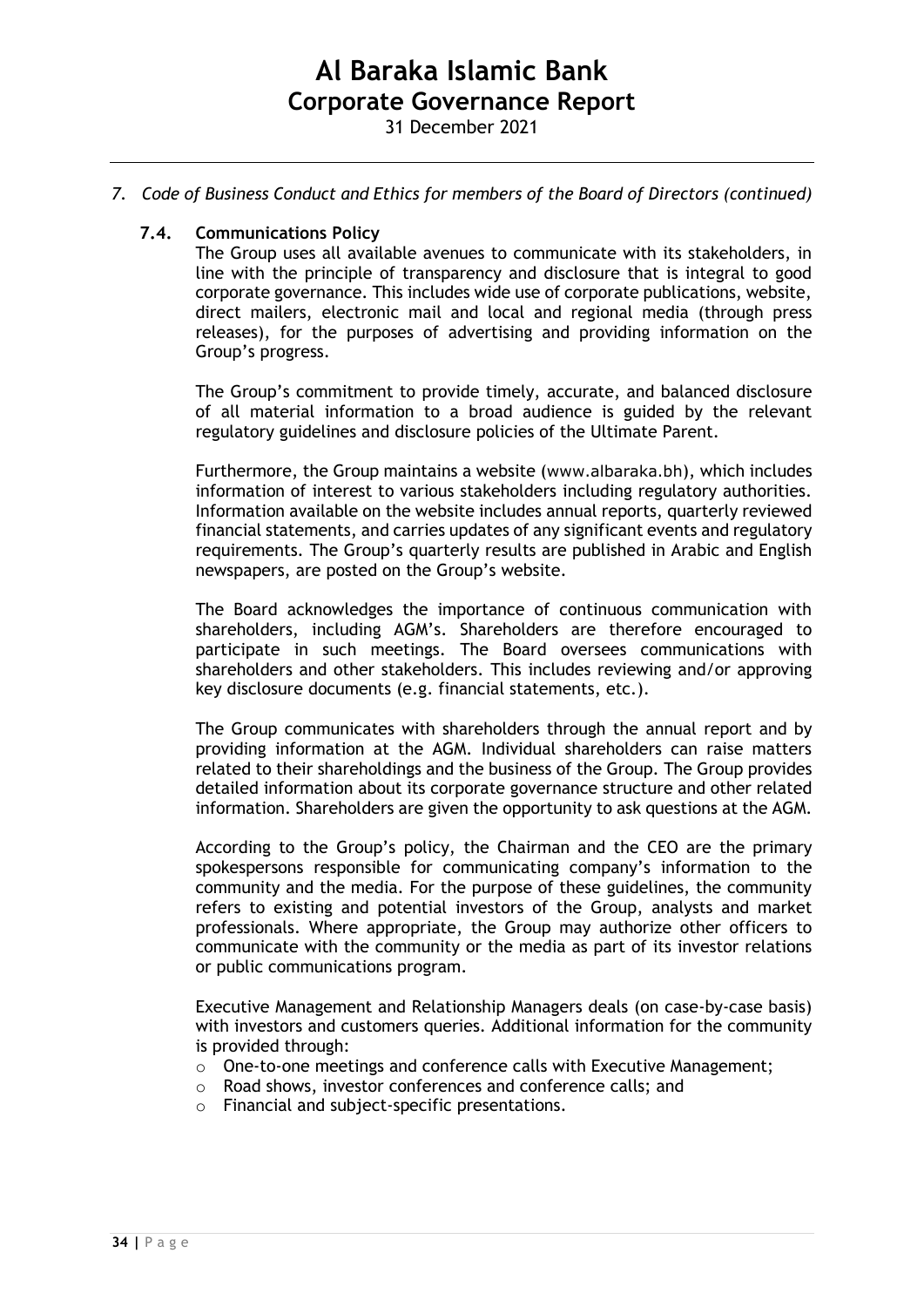31 December 2021

### **8. Customer Centric Initiatives**

As always, efficient customer service and customer satisfaction are the primary objectives of the Group in its day-to-day operations. The Group is highly responsive to the needs and satisfaction of its customers, and is committed to the belief that all technology, processes, products, and skills of its people must be leveraged to deliver superior banking experience to its customers.

The Group is focused towards providing excellent customer service through all delivery channels and has been working to enhance the scope of digital banking services as alternative delivery channels to the diverse needs of different customers. The varied interests and expectations of customers are taken care of by improving various processes and procedures.

All stakeholders (including investors) may use the Group's website for logging a query or a complaint. The query is automatically channeled to the appropriate responsible department to handle the issues when completed using the online form, or can be sent using the available complaints email.

The Group maintains a comprehensive whistleblowing policy (approved by the Board) for handling of customer complaints. All employees are aware of and abide by this policy. The Group has a designated whistleblowing and customer complaints team for handling all internal and external complaints and its contact details are displayed on the website and at all branches. Persons not directly related to the complaints normally investigates them. The Group endeavors to address all complaints within acceptable timeframe. Wherever this is not possible, the customer is directly contacted and a specific rectification timeframe is advised. A periodical report on status of complaints is also submitted to CBB and the Board of Directors.

#### **8.1. Legal and Regulatory Risk and Anti-Money Laundering**

Strict compliance with all relevant regulations is one of the Group's core values. Legal risks are mitigated through legal counsel review of transactions and documentation, as appropriate. Where possible, the Group uses standard formats for transaction documentation. To prevent potential association with any money laundering activities, the Group has designed and implemented a comprehensive set of policies and procedures. Adherence to the Group's policies and procedures is reinforced through periodic and regular staff training, along with internal reviews and external auditors review.

The Anti-Money Laundering ("AML") and Combating Financing Terrorism ("CFT") policy is the foundation on which the Group's implementation of KYC norms, AML standards, CFT measures; and obligation of the Group according to regulation and directives issued by CBB. The roles of the MLRO and his Deputy is to oversee the proper implementation of the requirements of the Anti-Money Laundering Law, as amended, on covered and suspicious transactions as well as freezing of accounts, and to ensure complying with the requirements and obligations set out in relevant legislations, rules, and industry guidance for the financial services sector. The Group continuously review the policies and the adopted measures to ensure the ongoing application of (and adherence to) best practices. Regular training sessions are conducted on KYC, AML, and CFT guidelines for all the staff.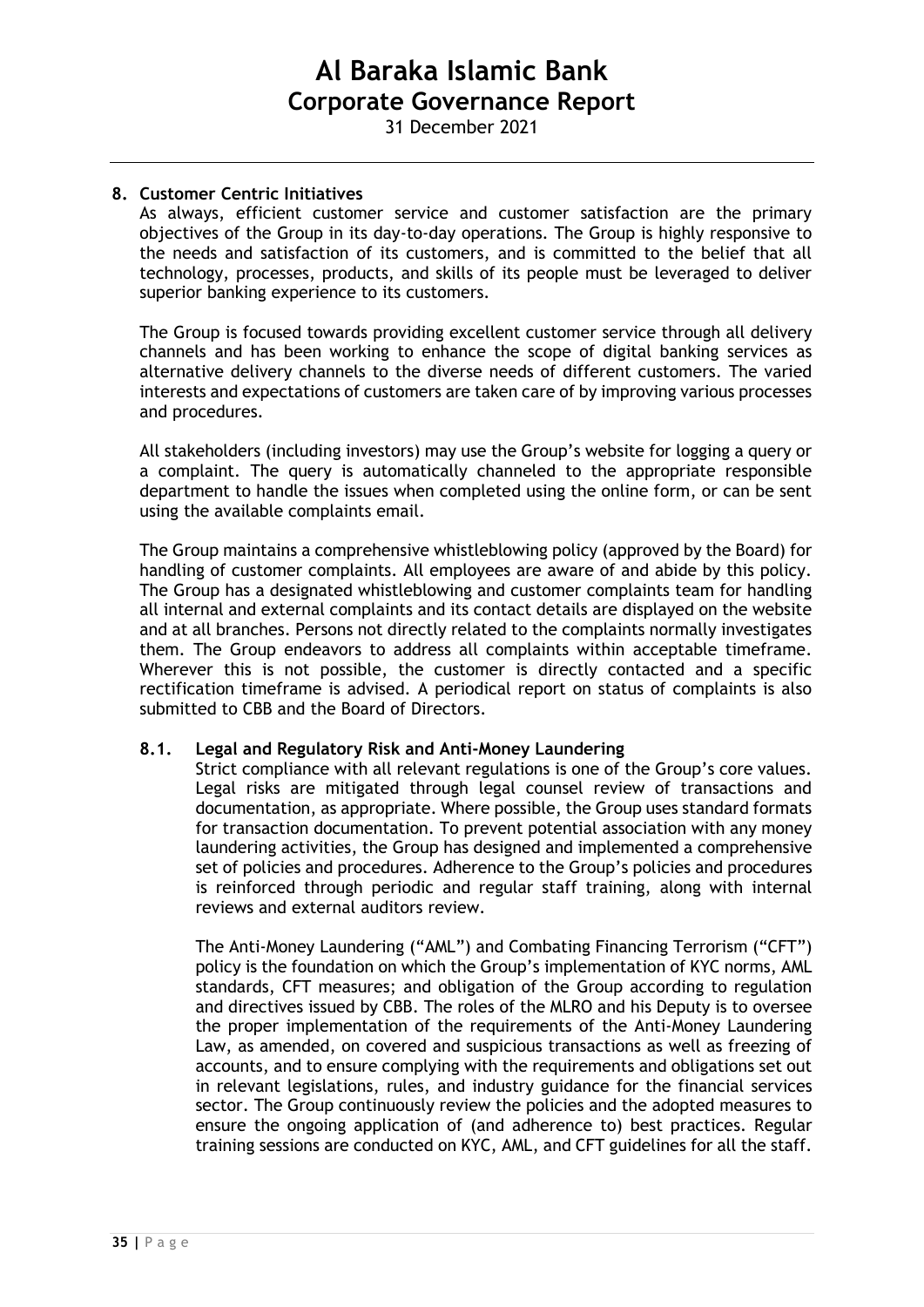31 December 2021

## **9. Sharia Compliance and Supervision**

Based on Board of Directors recommendations, the Sharia Supervisory Board ("SSB") is elected for a three-year term by the shareholders during the AGM. The SSB has the following responsibilities:

- o Overseeing the operations and activities of the Group to ensure compliance with Islamic Sharia principles;
- o Monitoring and supervising transactions to ensure full compliance with the SSB decisions; and
- o Reviewing files, records, and documents at any time. SSB can request any information deemed necessary and approves all relevant documents relating to new products and services including contracts, agreements, marketing and promotional material, or other legal documents used in the Group operations.
- o The SSB comprises of three scholars specialized in Fiqh Al-Mu'amalat. These members have extensive experience in the Islamic banking and finance and meet the fit and proper criteria specified by the CBB. The structure of the SSB is as follows:

| <b>Name</b>                                        | <b>Nationality</b> | <b>Qualifications</b>                   |
|----------------------------------------------------|--------------------|-----------------------------------------|
| Shaikh Essam Mohamed Ishaq (Chairman)              | <b>Bahraini</b>    | Graduate from McGill<br>$\bigcirc$      |
|                                                    |                    | University, Montreal,                   |
|                                                    |                    | Canada.                                 |
|                                                    |                    | Member of Board of<br>$\bigcirc$        |
|                                                    |                    | AAOIFI.                                 |
| Shaikh Dr. Nedham Mohamed Yaqoobi (Member)         | Bahraini           | <b>Graduate from McGill</b><br>$\Omega$ |
|                                                    |                    | University, Montreal,                   |
|                                                    |                    | Canada.                                 |
|                                                    |                    | Ph.D. in Sharia.<br>$\bigcirc$          |
| Shaikh Judge Waleed Abdulmonem Al-Mahmood (Member) | <b>Bahraini</b>    | B.Sc. in Sharia and<br>$\circ$          |
|                                                    |                    | Law.                                    |
|                                                    |                    | High Diploma in<br>$\circ$              |
|                                                    |                    | Comparative Figh.                       |
|                                                    |                    | Master's Degree.<br>O                   |

 $\circ$  SSB meets at least quarterly and each member attends at least  $\frac{3}{4}$  of the meetings during a calendar year. Further, in addition to the regular meetings, the SSB Chairman may convene SSB meetings as and when it is necessary:

| <b>Name</b>                                        | <b>Meeting Dates</b> |     |     |            |
|----------------------------------------------------|----------------------|-----|-----|------------|
|                                                    | 03                   | 26  | 20  |            |
|                                                    | Feb                  | May | Sep | <b>Nov</b> |
| Shaikh Essam Mohamed Ishaq (Chairman)              |                      |     |     |            |
| Shaikh Dr. Nedham Mohamed Yaqoobi (Member)         |                      |     |     |            |
| Shaikh Judge Waleed Abdulmonem Al-Mahmood (Member) |                      |     |     |            |